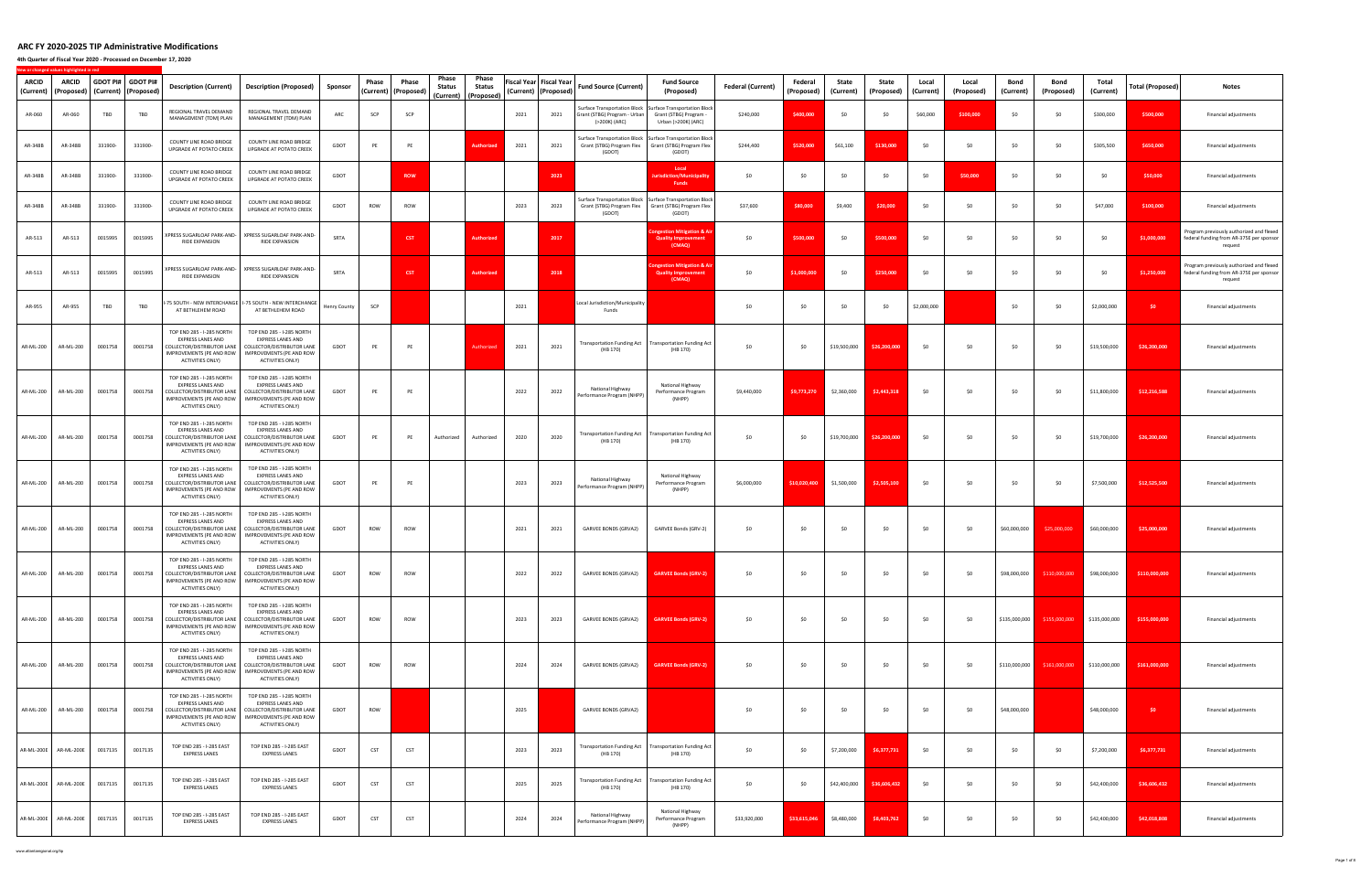**4th Quarter of Fiscal Year 2020 ‐ Processed on December 17, 2020**

| ARCID<br>(Current) | ARCID<br>(Proposed) | GDOT PI# GDOT PI#<br>(Current) (Proposed) |         | <b>Description (Current)</b>                     | <b>Description (Proposed)</b>                                                                             | Sponsor | Phase<br>(Current | Phase<br>(Proposed) | Phase<br>Status<br>(Current) (Proposed) | Phase<br><b>Status</b> | Fiscal Year Fiscal Year | (Current)   (Proposed)    | <b>Fund Source (Current)</b>                   | <b>Fund Source</b><br>(Proposed)                                | <b>Federal (Current)</b> | Federal<br>(Proposed) | State<br>(Current) | State<br>(Proposed) | Local<br>(Current) | Local<br>(Proposed) | Bond<br>(Current) | Bond<br>(Proposed) | Total<br>(Current) | Total (Proposed) | <b>Notes</b>                                                                  |
|--------------------|---------------------|-------------------------------------------|---------|--------------------------------------------------|-----------------------------------------------------------------------------------------------------------|---------|-------------------|---------------------|-----------------------------------------|------------------------|-------------------------|---------------------------|------------------------------------------------|-----------------------------------------------------------------|--------------------------|-----------------------|--------------------|---------------------|--------------------|---------------------|-------------------|--------------------|--------------------|------------------|-------------------------------------------------------------------------------|
| AR-ML-200E         | AR-ML-200E          | 0017135                                   | 0017135 | TOP END 285 - I-285 EAST<br><b>EXPRESS LANES</b> | TOP END 285 - I-285 EAST<br><b>EXPRESS LANES</b>                                                          | GDOT    | CST               | CST                 |                                         |                        |                         | LR 2026-2030 LR 2026-2030 | <b>Transportation Funding Act</b><br>(HB 170)  | <b>Transportation Funding Act</b><br>(HB 170)                   | \$0                      | \$0                   | \$42,200,000       | \$39,708,91         | \$0                | \$0                 | \$0               | 50                 | \$42,200,000       | \$39,708,917     | Financial adjustments                                                         |
| AR-ML-200E         | AR-ML-200E          | 0017135                                   | 0017135 | TOP END 285 - I-285 EAST<br><b>EXPRESS LANES</b> | TOP END 285 - I-285 EAST<br><b>EXPRESS LANES</b>                                                          | GDOT    |                   | <b>CST-SRTA</b>     |                                         |                        |                         | 2023                      |                                                | <b>National Highway</b><br><b>Performance Program</b><br>(NHPP) | \$0                      | \$685,86              | \$0                | \$171,46            | \$0                | \$0                 | \$0               | \$0                | \$0                | \$857,333        | Breakout of capital construction costs<br>related to toll collection hardware |
| AR-ML-200E         | AR-ML-200E          | 0017135                                   | 0017135 | TOP END 285 - I-285 EAST<br><b>EXPRESS LANES</b> | TOP END 285 - I-285 EAST<br><b>EXPRESS LANES</b>                                                          | GDOT    |                   | <b>CST-SRTA</b>     |                                         |                        |                         | 2024                      |                                                | <b>National Highway</b><br><b>Performance Program</b><br>(NHPP) | \$0                      | \$1,434,586           | \$0                | \$358,646           | \$0                | \$0                 | \$0               | \$0                | \$0                | \$1,793,232      | Breakout of capital construction costs<br>related to toll collection hardware |
| AR-ML-200E         | AR-ML-200E          | 0017135                                   | 0017135 | TOP END 285 - I-285 EAST<br><b>EXPRESS LANES</b> | TOP END 285 - I-285 EAST<br><b>EXPRESS LANES</b>                                                          | GDOT    |                   | <b>CST-SRTA</b>     |                                         |                        |                         | 2025                      |                                                | <b>National Highway</b><br><b>Performance Progran</b><br>(NHPP) | \$0                      | \$1,456,48            | \$0                | \$364,12            | \$0                | \$0                 | \$0               | 50                 | \$0                | \$1,820,608      | Breakout of capital construction costs<br>related to toll collection hardware |
| AR-ML-200E         | AR-ML-200E          | 0017135                                   | 0017135 | TOP END 285 - I-285 EAST<br><b>EXPRESS LANES</b> | TOP END 285 - I-285 EAST<br><b>EXPRESS LANES</b>                                                          | GDOT    |                   | UTL                 |                                         |                        |                         | 2021                      |                                                | portation Funding A<br>(HB 170)                                 | \$0                      | \$0                   | \$0                | \$14,000,00         | \$0                | \$0                 | \$0               | \$0                | \$0                | \$14,000,000     | Financial adjustments                                                         |
| AR-ML-240          | AR-ML-240           | 0013914                                   | 0013914 | I-285 EAST EXPRESS LANES                         | I-285 EAST EXPRESS LANES                                                                                  | GDOT    | PE                | PE                  |                                         |                        | 2022                    | 2022                      | National Highway<br>Performance Program (NHPP) | National Highway<br>Performance Program<br>(NHPP)               | \$5,520,000              | \$2,516.374           | \$1,380,000        | \$629,093           | \$0                | \$0                 | \$0               | 50                 | \$6,900,000        | \$3,145,467      | Financial adjustments                                                         |
| AR-ML-300          | AR-ML-300           | 0001757                                   | 0001757 | SR 400 EXPRESS LANES FROM<br>TO MCFARLAND ROAD   | SR 400 EXPRESS LANES FROM<br>NORTH SPRINGS MARTA STATION NORTH SPRINGS MARTA STATION<br>TO MCFARLAND ROAD | GDOT    | ROW               | ROW                 |                                         |                        | 2021                    | 2021                      | <b>Bus Rapid Transit</b>                       | <b>Bus Rapid Transit</b>                                        | \$0                      | \$0                   | \$0                | \$0                 | \$0                | \$0                 | \$13,250,000      | \$19,250,000       | \$13,250,000       | \$19,250,000     | Financial adjustments                                                         |
| AR-ML-300          | AR-ML-300           | 0001757                                   | 0001757 | SR 400 EXPRESS LANES FROM<br>TO MCFARLAND ROAD   | SR 400 EXPRESS LANES FROM<br>NORTH SPRINGS MARTA STATION NORTH SPRINGS MARTA STATION<br>TO MCFARLAND ROAD | GDOT    | ROW               | ROW                 |                                         |                        | 2021                    | 2021                      | GARVEE BONDS (GRVA2)                           | <b>GARVEE Bonds (GRV-2)</b>                                     | \$0                      | \$0                   | \$0                | \$0                 | \$0                | \$0                 | \$15,000,000      | \$50,000,000       | \$15,000,000       | \$50,000,000     | Financial adjustments                                                         |
| AR-ML-300          | AR-ML-300           | 0001757                                   | 0001757 | SR 400 EXPRESS LANES FROM<br>TO MCFARLAND ROAD   | SR 400 EXPRESS LANES FROM<br>NORTH SPRINGS MARTA STATION NORTH SPRINGS MARTA STATION<br>TO MCFARLAND ROAD | GDOT    | ROW               | ROW                 |                                         |                        | 2022                    | 2022                      | GARVEE BONDS (GRVA2)                           | <b>GARVEE Bonds (GRV-2)</b>                                     | \$0                      | \$0                   | \$0                | \$0                 | \$0                | \$0                 | \$20,000,000      | \$30,000,000       | \$20,000,000       | \$30,000,000     | Financial adjustments                                                         |
| AR-ML-300          | AR-ML-300           | 0001757                                   | 0001757 | SR 400 EXPRESS LANES FROM<br>TO MCFARLAND ROAD   | SR 400 EXPRESS LANES FROM<br>NORTH SPRINGS MARTA STATION NORTH SPRINGS MARTA STATION<br>TO MCFARLAND ROAD | GDOT    | ROW               | ROW                 |                                         |                        | 2023                    | 2023                      | GARVEE BONDS (GRVA2)                           | <b>GARVEE Bonds (GRV-2)</b>                                     | \$0                      | \$0                   | \$0                | \$0                 | \$0                | \$0                 | \$45,000,000      | \$20,000,000       | \$45,000,000       | \$20,000,000     | Financial adjustments                                                         |
| AR-ML-300          | AR-ML-300           | 0001757                                   | 0001757 | SR 400 EXPRESS LANES FROM<br>TO MCFARLAND ROAD   | SR 400 EXPRESS LANES FROM<br>NORTH SPRINGS MARTA STATION NORTH SPRINGS MARTA STATION<br>TO MCFARLAND ROAD | GDOT    | ROW               | ROW                 |                                         |                        | 2024                    | 2024                      | GARVEE BONDS (GRVA2)                           |                                                                 | \$0                      | \$0                   | \$0                | \$0                 | \$0                | \$0                 | \$20,000,000      |                    | \$20,000,000       | \$0              | Financial adjustments                                                         |
| AR-ML-300          | AR-ML-300           | 0001757                                   | 0001757 | SR 400 EXPRESS LANES FROM<br>TO MCFARLAND ROAD   | SR 400 EXPRESS LANES FROM<br>NORTH SPRINGS MARTA STATION NORTH SPRINGS MARTA STATION<br>TO MCFARLAND ROAD | GDOT    | <b>CST</b>        | CST                 |                                         |                        | 2021                    | 2021                      | Local Jurisdiction/Municipality<br>Funds       | Local<br>Jurisdiction/Municipality<br>Funds                     | \$0                      | \$0                   | \$0                | \$0                 | \$2,142,857        | \$7,302,857         | 50                | \$0                | \$2,142,857        | \$7,302,857      | Financial adjustments                                                         |
| AR-ML-300          | AR-ML-300           | 0001757                                   | 0001757 | SR 400 EXPRESS LANES FROM<br>TO MCFARLAND ROAD   | SR 400 EXPRESS LANES FROM<br>NORTH SPRINGS MARTA STATION NORTH SPRINGS MARTA STATION<br>TO MCFARLAND ROAD | GDOT    | CST               | CST                 |                                         |                        | 2022                    | 2022                      | ocal Jurisdiction/Municipality.<br>Funds       | Local<br>Jurisdiction/Municipality<br>Funds                     | \$0                      | \$0                   | \$0                | \$0                 | \$2,142,857        | \$8,002,857         | \$0               | - \$0              | \$2,142,857        | \$8,002,857      | Financial adjustments                                                         |
|                    | AR-ML-300 AR-ML-300 | 0001757                                   | 0001757 | SR 400 EXPRESS LANES FROM<br>TO MCFARLAND ROAD   | SR 400 EXPRESS LANES FROM<br>NORTH SPRINGS MARTA STATION NORTH SPRINGS MARTA STATION<br>TO MCFARLAND ROAD | GDOT    | CST               | CST                 |                                         |                        | 2023                    | 2023                      | Local Jurisdiction/Municipality<br>Funds       | Local<br>Jurisdiction/Municipality<br>Funds                     | \$0                      | \$0                   | \$0                | \$0                 | \$2,142,857        | \$2,502,857         | \$0               | 50                 | \$2,142,857        | \$2,502,857      | Financial adjustments                                                         |
| AR-ML-300          | AR-ML-300           | 0001757                                   | 0001757 | SR 400 EXPRESS LANES FROM<br>TO MCFARLAND ROAD   | SR 400 EXPRESS LANES FROM<br>NORTH SPRINGS MARTA STATION NORTH SPRINGS MARTA STATION<br>TO MCFARLAND ROAD | GDOT    | <b>CST</b>        | CST                 |                                         |                        | 2024                    | 2024                      | Local Jurisdiction/Municipality<br>Funds       | Local<br>Jurisdiction/Municipality<br>Funds                     | \$0                      | \$0                   | \$0                | \$0                 | \$2,142,857        | \$2,502,857         | \$0               | \$0                | \$2,142,857        | \$2,502,857      | Financial adjustments                                                         |
| AR-ML-300          | AR-ML-300           | 0001757                                   | 0001757 | SR 400 EXPRESS LANES FROM<br>TO MCFARLAND ROAD   | SR 400 EXPRESS LANES FROM<br>NORTH SPRINGS MARTA STATION NORTH SPRINGS MARTA STATION<br>TO MCFARLAND ROAD | GDOT    | <b>CST</b>        | CST                 |                                         |                        | 2025                    | 2025                      | Local Jurisdiction/Municipality<br>Funds       | Local<br>Jurisdiction/Municipality<br>Funds                     | \$0                      | \$0                   | \$0                | \$0                 | \$2,142,857        | \$2,502,857         | \$0               | - \$0              | \$2,142,857        | \$2,502,857      | Financial adjustments                                                         |
| AR-ML-300          | AR-ML-300           | 0001757                                   | 0001757 | SR 400 EXPRESS LANES FROM<br>TO MCFARLAND ROAD   | SR 400 EXPRESS LANES FROM<br>NORTH SPRINGS MARTA STATION NORTH SPRINGS MARTA STATION<br>TO MCFARLAND ROAD | GDOT    | CST               | CST                 |                                         |                        | 2022                    | 2022                      | <b>BRT</b>                                     | <b>BRT</b>                                                      | \$0                      | \$0                   | \$0                | \$0                 | \$0                | \$0                 | \$2,490,000       | \$2,010,000        | \$2,490,000        | \$2,010,000      | Financial adjustments                                                         |
| AR-ML-300          | AR-ML-300           | 0001757                                   | 0001757 | SR 400 EXPRESS LANES FROM<br>TO MCFARLAND ROAD   | SR 400 EXPRESS LANES FROM<br>NORTH SPRINGS MARTA STATION NORTH SPRINGS MARTA STATION<br>TO MCFARLAND ROAD | GDOT    | <b>CST</b>        | CST                 |                                         |                        | 2022                    | 2022                      | National Highway<br>Performance Program (NHPP) | National Highway<br>Performance Program<br>(NHPP)               | \$5,120,000              | \$11,448,682          | \$1,280,000        | \$2,862,171         | \$0                | \$0                 | \$0               | 50                 | \$6,400,000        | \$14,310,853     | Financial adjustments                                                         |
| AR-ML-300          | AR-ML-300           | 0001757                                   | 0001757 | SR 400 EXPRESS LANES FROM<br>TO MCFARLAND ROAD   | SR 400 EXPRESS LANES FROM<br>NORTH SPRINGS MARTA STATION NORTH SPRINGS MARTA STATION<br>TO MCFARLAND ROAD | GDOT    | <b>CST</b>        | CST                 |                                         |                        | 2023                    | 2023                      | National Highway<br>Performance Program (NHPP) | National Highway<br>Performance Program<br>(NHPP)               | \$23,920,000             | \$23,255,678          | \$5,980,000        | \$5,813,920         | \$0                | \$0                 | \$0               | \$0                | \$29,900,000       | \$29,069,598     | Financial adjustments                                                         |
| AR-ML-300          | AR-ML-300           | 0001757                                   | 0001757 | SR 400 EXPRESS LANES FROM<br>TO MCFARLAND ROAD   | SR 400 EXPRESS LANES FROM<br>NORTH SPRINGS MARTA STATION NORTH SPRINGS MARTA STATION<br>TO MCFARLAND ROAD | GDOT    | CST               | CST                 |                                         |                        | 2024                    | 2024                      | National Highway<br>Performance Program (NHPP) | National Highway<br>Performance Program<br>(NHPP)               | \$33,280,000             | \$20,874,598          | \$8,320,000        | \$5,218,65          | \$0                | \$0                 | \$0               | \$0                | \$41,600,000       | \$26,093,248     | Financial adjustments                                                         |
| AR-ML-300          | AR-ML-300           | 0001757                                   | 0001757 | SR 400 EXPRESS LANES FROM<br>TO MCFARLAND ROAD   | SR 400 EXPRESS LANES FROM<br>NORTH SPRINGS MARTA STATION NORTH SPRINGS MARTA STATION<br>TO MCFARLAND ROAD | GDOT    | CST               | CST                 |                                         |                        | 2025                    | 2025                      | National Highway<br>Performance Program (NHPP) | National Highway<br>Performance Program<br>(NHPP)               | \$28,480,000             | \$16,933,970          | \$7,120,000        | \$4,233,492         | \$0                | \$0                 | \$0               | \$0                | \$35,600,000       | \$21,167,462     | Financial adjustments                                                         |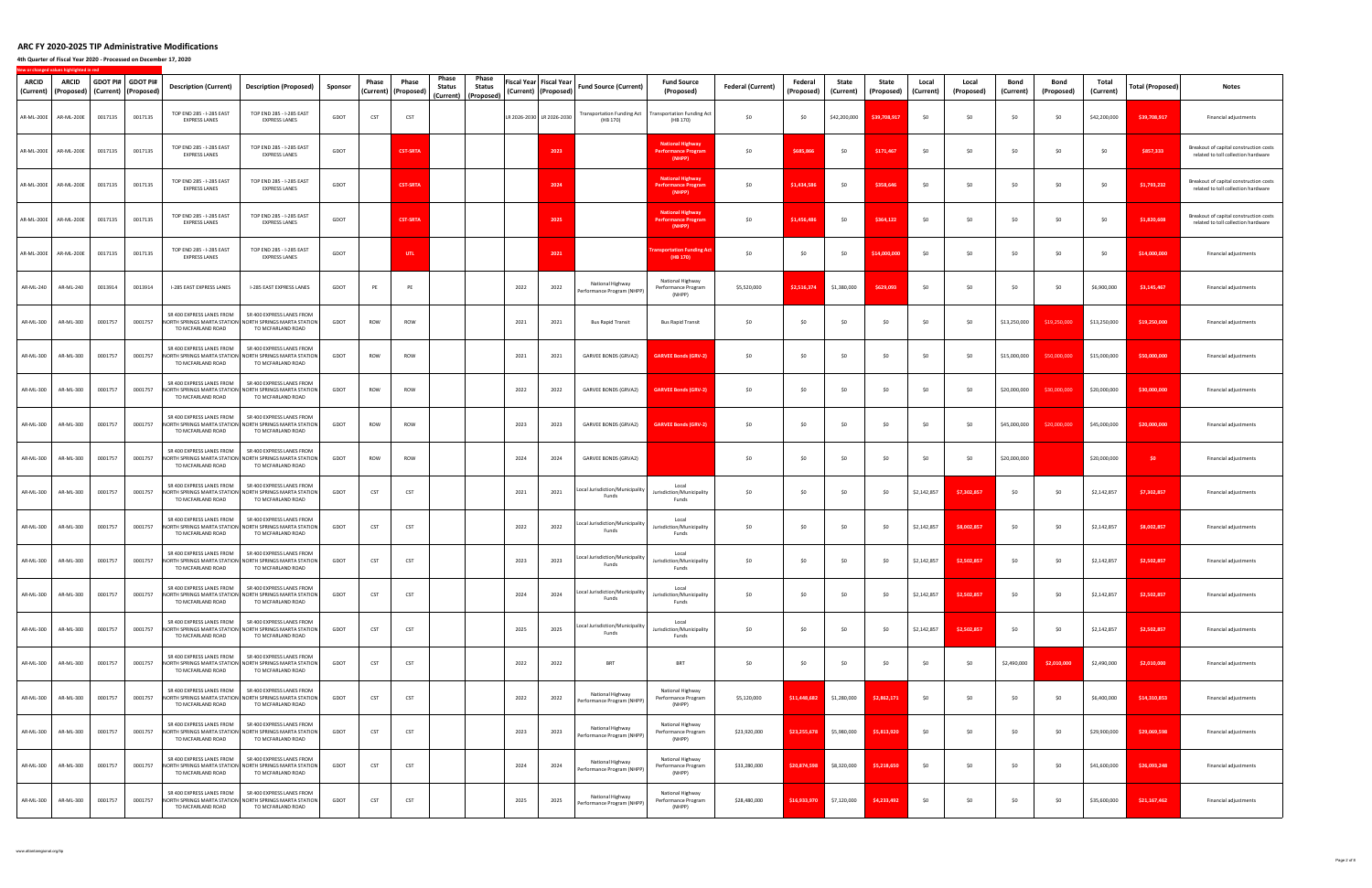**4th Quarter of Fiscal Year 2020 ‐ Processed on December 17, 2020**

**New**

**or changed values highlighted in red**

| ARCID<br>(Current) | <b>ARCID</b><br>(Proposed) | GDOT PI# GDOT PI#<br>(Current) | (Proposed) | <b>Description (Current)</b>                                               | Description (Proposed)                                                                                    | Sponsor                                  | Phase      | Phase<br>(Current) (Proposed) | Phase<br>Phase<br><b>Status</b><br>Status<br>(Current)<br>(Proposed) |      | Fiscal Year  Fiscal Year<br>(Current) (Proposed) | <b>Fund Source (Current)</b>                                                         | <b>Fund Source</b><br>(Proposed)                                                                                             | <b>Federal (Current)</b> | Federal<br>(Proposed) | State<br>(Current) | State<br>(Proposed) | Local<br>(Current) | Local<br>(Proposed) | Bond<br>(Current) | Bond<br>(Proposed) | Total<br>(Current) | Total (Proposed) | Notes                                                                         |
|--------------------|----------------------------|--------------------------------|------------|----------------------------------------------------------------------------|-----------------------------------------------------------------------------------------------------------|------------------------------------------|------------|-------------------------------|----------------------------------------------------------------------|------|--------------------------------------------------|--------------------------------------------------------------------------------------|------------------------------------------------------------------------------------------------------------------------------|--------------------------|-----------------------|--------------------|---------------------|--------------------|---------------------|-------------------|--------------------|--------------------|------------------|-------------------------------------------------------------------------------|
| AR-ML-300          | AR-ML-300                  | 0001757                        | 0001757    | SR 400 EXPRESS LANES FROM<br>TO MCFARLAND ROAD                             | SR 400 EXPRESS LANES FROM<br>NORTH SPRINGS MARTA STATION NORTH SPRINGS MARTA STATION<br>TO MCFARLAND ROAD | GDOT                                     | CST        | CST                           |                                                                      | 2023 | 2023                                             | <b>BRT</b>                                                                           | <b>BRT</b>                                                                                                                   | \$0                      | \$0                   | \$0                | \$0                 | \$0                | \$0                 | \$12,300,000      | \$12,700,000       | \$12,300,000       | \$12,700,000     | Financial adjustments                                                         |
| AR-ML-300          | AR-ML-300                  | 0001757                        | 0001757    | SR 400 EXPRESS LANES FROM<br>TO MCFARLAND ROAD                             | SR 400 EXPRESS LANES FROM<br>NORTH SPRINGS MARTA STATION NORTH SPRINGS MARTA STATION<br>TO MCFARLAND ROAD | GDOT                                     |            | <b>CST-SRTA</b>               |                                                                      |      | 2022                                             |                                                                                      | <b>National Highway</b><br><b>Performance Program</b><br>(NHPP)                                                              | \$0                      | \$1,729,646           | \$0                | \$432,412           | \$0                | \$0                 | \$0               | \$0                | \$0                | \$2,162,058      | Breakout of capital construction costs<br>related to toll collection hardware |
| AR-ML-300          | AR-ML-300                  | 0001757                        | 0001757    | SR 400 EXPRESS LANES FROM<br>TO MCFARLAND ROAD                             | SR 400 EXPRESS LANES FROM<br>NORTH SPRINGS MARTA STATION NORTH SPRINGS MARTA STATION<br>TO MCFARLAND ROAD | GDOT                                     |            | <b>CST-SRTA</b>               |                                                                      |      | 2023                                             |                                                                                      | <b>National Highway</b><br><b>Performance Prograi</b><br>(NHPP)                                                              | \$0                      | \$16,258,67           | \$0                | \$4,064,66          | \$0                | \$0                 | \$0               | \$0                | \$0                | \$20,323,346     | Breakout of capital construction costs<br>related to toll collection hardware |
| AR-ML-300          | AR-ML-300                  | 0001757                        | 0001757    | SR 400 EXPRESS LANES FROM<br>TO MCFARLAND ROAD                             | SR 400 EXPRESS LANES FROM<br>NORTH SPRINGS MARTA STATION NORTH SPRINGS MARTA STATION<br>TO MCFARLAND ROAD | GDOT                                     |            | <b>CST-SRTA</b>               |                                                                      |      | 2024                                             |                                                                                      | <b>National Highway</b><br><b>Performance Program</b><br>(NHPP)                                                              | \$0                      | \$10,723,808          | \$0                | \$2,680,952         | \$0                | \$0                 | \$0               | \$0                | \$0                | \$13,404,760     | Breakout of capital construction costs<br>related to toll collection hardware |
| AR-ML-300          | AR-ML-300                  | 0001757                        | 0001757    | SR 400 EXPRESS LANES FROM<br>TO MCFARLAND ROAD                             | SR 400 EXPRESS LANES FROM<br>NORTH SPRINGS MARTA STATION NORTH SPRINGS MARTA STATION<br>TO MCFARLAND ROAD | GDOT                                     |            | <b>CST-SRTA</b>               |                                                                      |      | 2025                                             |                                                                                      | <b>National Highway</b><br><b>Performance Program</b><br>(NHPP)                                                              | \$0                      | \$5,880,798           | \$0                | \$1,470,19          | \$0                | \$0                 | \$0               | \$0                | \$0                | \$7,350,997      | Breakout of capital construction costs<br>related to toll collection hardware |
| AR-ML-300          | AR-ML-300                  | 0001757                        | 0001757    | SR 400 EXPRESS LANES FROM<br>TO MCFARLAND ROAD                             | SR 400 EXPRESS LANES FROM<br>NORTH SPRINGS MARTA STATION NORTH SPRINGS MARTA STATION<br>TO MCFARLAND ROAD | GDOT                                     |            | UTL                           |                                                                      |      | 2021                                             |                                                                                      | <b>Transportation Funding Act</b><br>(HB 170)                                                                                | \$0                      | \$0                   | \$0                | \$21,000,000        | \$0                | \$0                 | \$0               | \$0                | \$0                | \$21,000,000     | Financial adjustments                                                         |
| AT-244             | AT-244                     | 0013918                        | 0013918    | I-285 INTERCHANGE<br><b>IMPROVEMENTS</b>                                   | I-285 INTERCHANGE<br><b>IMPROVEMENTS</b>                                                                  | GDOT                                     | ROW        | ROW                           |                                                                      | 2021 | 2021                                             | <b>GARVEE Bonds</b>                                                                  |                                                                                                                              | \$0                      | \$0                   | \$0                | \$0                 | \$0                | \$0                 | \$1,000,000       | - \$0              | \$1,000,000        | \$0              | Financial adjustments                                                         |
| AT-244             | AT-244                     | 0013918                        | 0013918    | I-285 INTERCHANGE<br>IMPROVEMENTS                                          | I-285 INTERCHANGE<br><b>IMPROVEMENTS</b>                                                                  | GDOT                                     | ROW        | ROW                           |                                                                      | 2022 | 2022                                             | <b>GARVEE Bonds</b>                                                                  | <b>GARVEE Bonds</b>                                                                                                          | \$0                      | \$0                   | \$0                | \$0                 | \$0                | \$0                 | \$2,000,000       | \$7,000,000        | \$2,000,000        | \$7,000,000      | Financial adjustments                                                         |
| AT-244             | AT-244                     | 0013918                        | 0013918    | I-285 INTERCHANGE<br>IMPROVEMENTS                                          | I-285 INTERCHANGE<br><b>IMPROVEMENTS</b>                                                                  | GDOT                                     | ROW        | ROW                           |                                                                      | 2023 | 2023                                             | <b>GARVEE Bonds</b>                                                                  |                                                                                                                              | \$0                      | \$0                   | \$0                | \$0                 | \$0                | \$0                 | \$2,000,000       | - \$0              | \$2,000,000        | \$0              | Financial adjustments                                                         |
| AT-244             | AT-244                     | 0013918                        | 0013918    | I-285 INTERCHANGE<br><b>IMPROVEMENTS</b>                                   | I-285 INTERCHANGE<br><b>IMPROVEMENTS</b>                                                                  | GDOT                                     | ROW        | ROW                           |                                                                      | 2024 | 2024                                             | <b>GARVEE Bonds</b>                                                                  |                                                                                                                              | \$0                      | \$0                   | \$0                | \$0                 | \$0                | \$0                 | \$2,000,000       | - \$0              | \$2,000,000        | \$0              | Financial adjustments                                                         |
| AT-372             | AT-372                     | 0015890                        | 0015890    | 10TH STREET BRIDGE MULTI-<br>MODAL CONNECTION PROJECT                      | 10TH STREET BRIDGE MULTI-<br>MODAL CONNECTION PROJECT                                                     | City of<br>Atlanta, Midtow<br>n Alliance | ROW        | ROW                           |                                                                      | 2021 | 2022                                             | Local Jurisdiction/Municipality<br>Funds                                             | Local<br>Jurisdiction/Municipality<br>Funds                                                                                  | \$0                      | \$0                   | \$0                | \$0                 | \$25,000           | \$25,000            | \$0               | - \$0              | \$25,000           | \$25,000         | Schedule adjustments                                                          |
| AT-372             | AT-372                     | 0015890                        | 0015890    | 10TH STREET BRIDGE MULTI-<br>MODAL CONNECTION PROJECT                      | 10TH STREET BRIDGE MULTI-<br>MODAL CONNECTION PROJECT                                                     | City of<br>Atlanta, Midtow<br>n Alliance | CST        | CST                           |                                                                      | 2022 | 2023                                             | Grant (STBG) Program - Urban Grant (STBG) Program -<br>(>200K) (ARC)                 | Surface Transportation Block   Surface Transportation Block<br>Urban (>200K) (ARC)                                           | \$2,640,600              | \$2,640,600           | \$0                | \$0                 | \$1,976,400        | \$1,976,400         | \$0               | <b>SO</b>          | \$4,617,000        | \$4,617,000      | Schedule adjustments                                                          |
| AT-372             | AT-372                     | 0015890                        | 0015890    | 10TH STREET BRIDGE MULTI-<br>MODAL CONNECTION PROJECT                      | 10TH STREET BRIDGE MULTI-<br>MODAL CONNECTION PROJECT                                                     | City of<br>Atlanta, Midtow<br>n Alliance | UTL        | UTL                           |                                                                      | 2022 | 2023                                             | Local Jurisdiction/Municipality<br>Funds                                             | Local<br>Jurisdiction/Municipality<br>Funds                                                                                  | \$0                      | \$0                   | \$0                | \$0                 | \$125,000          | \$125,000           | \$0               | <b>SO</b>          | \$125,000          | \$125,000        | Schedule adjustments                                                          |
| AT-374             | Delete                     | TBD                            | TBD        | Boulevard South Complete<br><b>Streets Improvements</b>                    | Boulevard South Complete Streets<br>Improvements                                                          | City of Atlanta                          | SCP        |                               |                                                                      | 2021 |                                                  | <b>Surface Transportation Block</b><br>Grant (STBG) Program - Urban<br>(>200K) (ARC) |                                                                                                                              | \$200,000                | \$0                   | \$0                | \$0                 | \$50,000           | \$0                 | \$0               | \$0                | \$250,000          | \$0              | Project deleted                                                               |
| BA-032             | BA-032                     | 0013819                        | 0013819    | SR 82 BRIDGE UPGRADE                                                       | SR 82 BRIDGE UPGRADE                                                                                      | GDOT                                     | CST        | CST                           |                                                                      | 2021 | 2021                                             | (GDOT)                                                                               | Surface Transportation Block   Surface Transportation Block<br>Grant (STBG) Program Flex Grant (STBG) Program Flex<br>(GDOT) | \$2,864,683              | \$3,533,151           | \$716,171          | \$883,288           | \$0                | \$0                 | \$0               | \$0                | \$3,580,854        | \$4,416,439      | Financial adjustments                                                         |
| <b>BA-033A</b>     | <b>BA-033A</b>             | 0013988                        | 0013988    | WIDENING - PHASE 1                                                         | SR 211 (OLD WINDER HIGHWAY)   SR 211 (OLD WINDER HIGHWAY)<br>WIDENING - PHASE 1                           | City of Braselton                        | ROW        | ROW                           |                                                                      | 2022 | 2022                                             | (HB 170)                                                                             | Transportation Funding Act   Transportation Funding Act<br>(HB 170)                                                          | \$0                      | \$0                   | \$1,700,000        | \$622,000           | \$0                | \$0                 | \$0               | \$0                | \$1,700,000        | \$622,000        | Financial adjustments                                                         |
| <b>BA-184E</b>     | <b>BA-184E</b>             | 0013902                        | 0013902    | KILCREASE ROAD                                                             | SR 316 - NEW INTERCHANGE AT   SR 316 - NEW INTERCHANGE AT<br>KILCREASE ROAD                               | GDOT                                     | ROW        | ROW                           |                                                                      | 2024 | 2023                                             | National Highway<br>Performance Program (NHPP)                                       | National Highway<br>Performance Program<br>(NHPP)                                                                            | \$3,395,866              | \$3,395,866           | \$848,966          | \$848,966           | \$0                | \$0                 | \$0               | \$0                | \$4,244,832        | \$4,244,832      | Schedule adjustments                                                          |
| <b>BA-184K</b>     | <b>BA-184K</b>             | 0013910                        | 0013910    | <b>BARBER CREEK ROAD</b>                                                   | SR 316 - NEW INTERCHANGE AT   SR 316 - NEW INTERCHANGE AT<br><b>BARBER CREEK ROAD</b>                     | GDOT                                     | PE         | PE                            |                                                                      | 2022 | 2022                                             | Surface Transportation Block<br>Grant (STBG) Program Flex<br>(GDOT)                  | <b>National Highway</b><br><b>Performance Program</b><br>(NHPP)                                                              | \$1,831,104              | \$1,831,104           | \$457,776          | \$457,776           | \$0                | \$0                 | \$0               | \$0                | \$2,288,880        | \$2,288,880      | Financial adjustments                                                         |
| CH-010B            | CH-010B                    | 0013525                        | 0013525    | BELLS FERRY ROAD BRIDGE<br>REPLACEMENT AND APPROACH<br><b>IMPROVEMENTS</b> | BELLS FERRY ROAD BRIDGE<br>REPLACEMENT AND APPROACH<br><b>IMPROVEMENTS</b>                                | GDOT                                     | ROW        | ROW                           |                                                                      | 2020 | 2021                                             | Local Jurisdiction/Municipality<br>Funds                                             | Local<br>Jurisdiction/Municipality<br>Funds                                                                                  | \$0                      | \$0                   | \$0                | \$0                 | \$1,808,215        | \$1,844,380         | \$0               | \$0                | \$1,808,215        | \$1,844,380      | Financial and schedule adjustments                                            |
| CH-348A            | CH-348A                    | 0016509                        | 0016509    | SHOAL CREEK                                                                | SR 108 BRIDGE REPLACEMENT AT SR 108 BRIDGE REPLACEMENT AT<br>SHOAL CREEK                                  | GDOT                                     | ROW        | ROW                           |                                                                      | 2022 | 2023                                             | (GDOT)                                                                               | Surface Transportation Block Surface Transportation Block<br>Grant (STBG) Program Flex Grant (STBG) Program Flex<br>(GDOT)   | \$200,000                | \$200,000             | \$50,000           | \$50,000            | \$0                | \$0                 | \$0               | \$0                | \$250,000          | \$250,000        | Schedule adjustments                                                          |
| CO-447             | CO-447                     | 0012808                        | 0012808    | II - SECTION B                                                             | BOB CALLAN TRUNK TRAIL PHASE   BOB CALLAN TRUNK TRAIL PHASE<br>II - SECTION B                             | Cobb County                              | <b>CST</b> | CST                           |                                                                      | 2022 | 2023                                             | Grant (STBG) Program - Urban Grant (STBG) Program -<br>(>200K) (ARC)                 | Surface Transportation Block   Surface Transportation Block<br>Urban (>200K) (ARC)                                           | \$1,979,746              | \$1,979,746           | \$0                | \$0                 | \$3,076,676        | \$3,076,676         | \$0               | \$0                | \$5,056,422        | \$5,056,422      | Financial adjustments                                                         |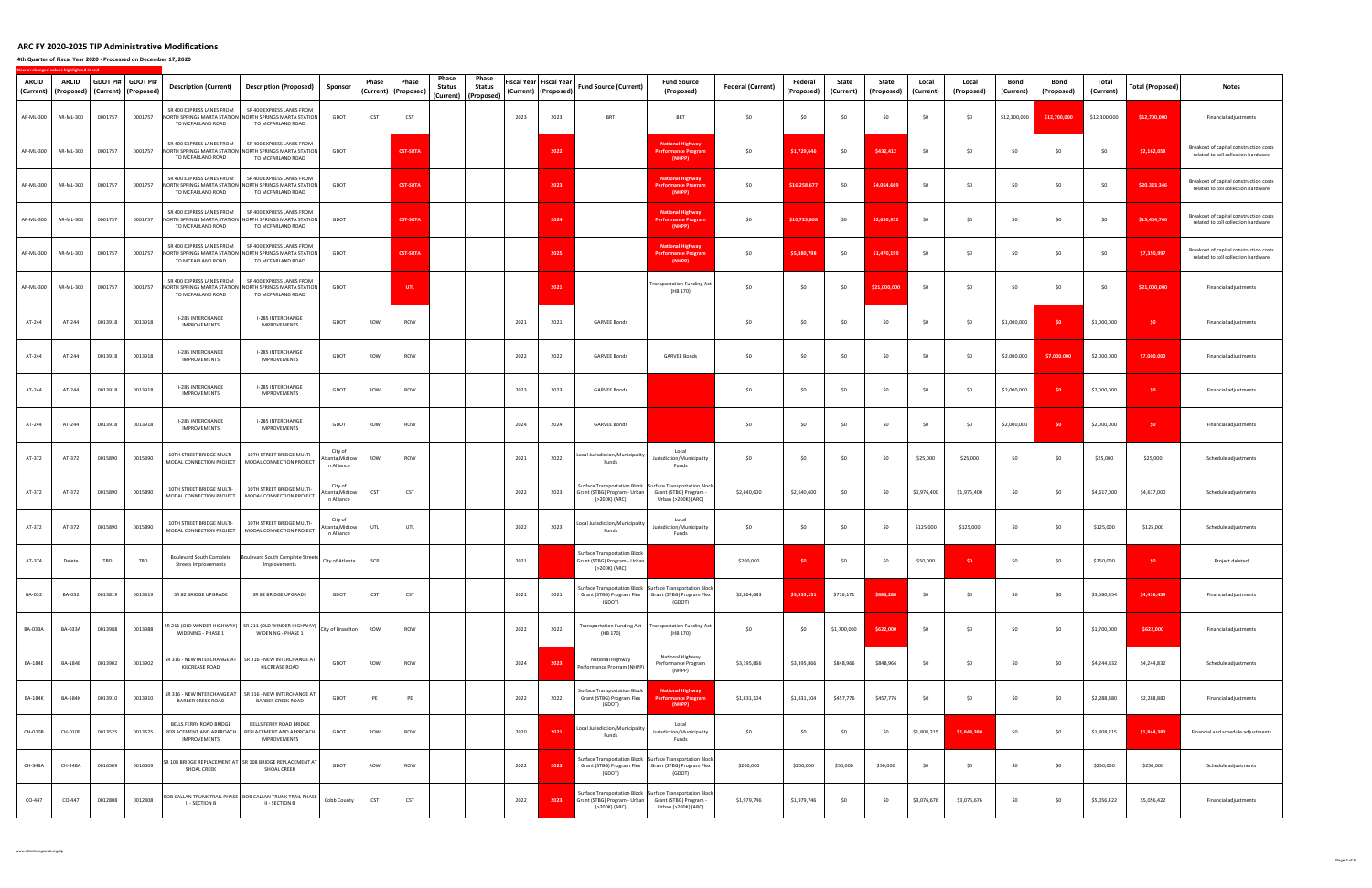**4th Quarter of Fiscal Year 2020 ‐ Processed on December 17, 2020**

| <b>ARCID</b><br>(Current) | ARCID<br>(Proposed) |         | GDOT PI# GDOT PI#<br>(Current) (Proposed) | <b>Description (Current)</b>                                                            | <b>Description (Proposed)</b>                                                                                    | Sponsor                           | Phase      | Phase<br>(Current)   (Proposed) | Phase<br>Status | Phase<br>Status<br>(Current) (Proposed) | Fiscal Year Fiscal Year | (Current)   (Proposed) | <b>Fund Source (Current)</b>                                                     | <b>Fund Source</b><br>(Proposed)                                                                                                              | <b>Federal (Current)</b> | Federal<br>(Proposed) | State<br>(Current) | State<br>(Proposed) | Local<br>(Current) | Local<br>(Proposed) | Bond<br>(Current) | Bond<br>(Proposed) | Total<br>(Current) | <b>Total (Proposed)</b> | Notes                              |
|---------------------------|---------------------|---------|-------------------------------------------|-----------------------------------------------------------------------------------------|------------------------------------------------------------------------------------------------------------------|-----------------------------------|------------|---------------------------------|-----------------|-----------------------------------------|-------------------------|------------------------|----------------------------------------------------------------------------------|-----------------------------------------------------------------------------------------------------------------------------------------------|--------------------------|-----------------------|--------------------|---------------------|--------------------|---------------------|-------------------|--------------------|--------------------|-------------------------|------------------------------------|
| CO-473                    | CO-473              | 0016410 | 0016410                                   | OLD HIGHWAY 41<br>ROUNDABOUTS                                                           | OLD HIGHWAY 41 ROUNDABOUTS Cobb County                                                                           |                                   |            | <b>ROW</b>                      |                 |                                         |                         | 2023                   |                                                                                  | <b>Georgia Transportatio</b><br><b>Infrastructure Bank (GTIE</b>                                                                              | \$0                      | \$0                   | \$0                | \$750,000           | \$0                | \$0                 | \$0               | \$0                | \$0                | \$750,000               | Program state GTIB award           |
| CO-473                    | CO-473              | 0016410 | 0016410                                   | OLD HIGHWAY 41<br>ROUNDABOUTS                                                           | OLD HIGHWAY 41 ROUNDABOUTS Cobb County                                                                           |                                   | ROW        | ROW                             |                 |                                         | 2021                    | 2023                   | Local Jurisdiction/Municipality<br>Funds                                         | Local<br>Jurisdiction/Municipality<br>Funds                                                                                                   | \$0                      | \$0                   | \$0                | \$0                 | \$5,300,000        | \$4,550,000         | \$0               | <b>SO</b>          | \$5,300,000        | \$4,550,000             | Financial and schedule adjustments |
| CO-473                    | CO-473              | 0016410 | 0016410                                   | OLD HIGHWAY 41<br>ROUNDABOUTS                                                           | OLD HIGHWAY 41 ROUNDABOUTS Cobb County                                                                           |                                   | CST        | <b>CST</b>                      |                 |                                         | 2022                    | 2025                   | Federal Lands Access Program                                                     | Federal Lands Access<br>Program                                                                                                               | \$2,500,000              | \$2,500,000           | \$0                | \$0                 | \$4,728,000        | \$4,728,000         | \$0               | \$0                | \$7,228,000        | \$7,228,000             | Schedule adjustment                |
| CO-474                    | CO-474              | TBD     | 0017806                                   | CUMBERLAND CORE LOOP<br>SEGMENT C                                                       | CUMBERLAND CORE LOOP -<br>SEGMENT C                                                                              | Cumberland<br>CID, Cobb<br>County |            |                                 |                 |                                         |                         |                        |                                                                                  |                                                                                                                                               | \$0                      | \$0                   | \$0                | \$0                 | \$0                | \$0                 | \$0               | <b>SO</b>          | \$0                | \$0                     | Populate GDOT PI                   |
| CO-AR-308                 | CO-AR-308           | 0015051 | 0015051                                   | I-75 NORTH MANAGED LANE<br><b>ACCESS RAMPS</b>                                          | I-75 NORTH MANAGED LANE<br><b>ACCESS RAMPS</b>                                                                   | Cobb<br>County,Cumberl<br>and CID | <b>CST</b> | CST                             |                 |                                         | 2021                    | 2021                   | USC 133(b)(1)(A) Activities in<br>Areas With a Population Over<br>200,000 (Z905) | Highway Infrastructure - 23   Highway Infrastructure - 23<br>USC 133(b)(1)(A) Activities in<br>Areas With a Population<br>Over 200,000 (Z905) | \$6,000,000              | \$6,000,000           | \$0                | \$0                 | \$4,827,391        | \$1,788,299         | \$0               | \$0                | \$10,827,391       | \$7,788,299             | Financial adjustments              |
| CO-AR-308                 | CO-AR-308           | 0015051 | 0015051                                   | I-75 NORTH MANAGED LANE<br>ACCESS RAMPS                                                 | I-75 NORTH MANAGED LANE<br>ACCESS RAMPS                                                                          | Cobb<br>punty,Cumber<br>and CID   | <b>CST</b> | CST                             |                 |                                         | 2021                    | 2021                   | <b>INFRA</b>                                                                     | <b>INFRA</b>                                                                                                                                  | \$4,313,000              | \$4,512,000           | \$0                | \$0                 | \$1,398,391        | \$1,128,000         | \$0               | - \$0              | \$5,711,391        | \$5,640,000             | Financial adjustments              |
| CW-011                    | CW-011              | 332180- | 332180-                                   | SR 16 INTERSECTION<br>IMPROVEMENTS                                                      | SR 16 INTERSECTION<br>IMPROVEMENTS                                                                               | GDOT                              | CST        | CST                             |                 |                                         | 2021                    | 2021                   | (HB 170)                                                                         | Transportation Funding Act   Transportation Funding Act<br>(HB 170)                                                                           | \$0                      | \$0                   | \$4,991,128        | \$3,977,911         | \$0                | \$0                 | \$0               | - \$0              | \$4,991,128        | \$3,977,911             | Financial adjustments              |
| CW-011                    | CW-011              | 332180- | 332180-                                   | SR 16 INTERSECTION<br>IMPROVEMENTS                                                      | SR 16 INTERSECTION<br>IMPROVEMENTS                                                                               | GDOT                              | UTL        | UTL                             |                 |                                         | 2020                    | 2021                   | (HB 170)                                                                         | Transportation Funding Act   Transportation Funding Act<br>(HB 170)                                                                           | \$0                      | \$0                   | \$725,800          | \$1,170,100         | \$0                | \$0                 | \$0               | \$0                | \$725,800          | \$1,170,100             |                                    |
| CW-078                    | CW-078              | 0013717 | 0013717                                   | SR 54 BRIDGE REPLACEMENT                                                                | SR 54 BRIDGE REPLACEMENT                                                                                         | GDOT                              | ROW        | ROW                             | Authorized      |                                         | 2020                    | 2022                   | (GDOT)                                                                           | Surface Transportation Block Surface Transportation Block<br>Grant (STBG) Program Flex Grant (STBG) Program Flex<br>(GDOT)                    | \$267,648                | \$273,001             | \$66,912           | \$68,250            | \$0                | \$0                 | \$0               | \$0                | \$334,560          | \$341,251               | Financial and schedule adjustments |
| CW-079                    | CW-079              | 0013930 | 0013930                                   | SR 54 BRIDGE REPLACEMENT                                                                | SR 54 BRIDGE REPLACEMENT                                                                                         | GDOT                              | ROW        | ROW                             |                 | <b>Authorize</b>                        | 2021                    | 2020                   | Grant (STBG) Program Flex<br>(GDOT)                                              | Surface Transportation Block Surface Transportation Block<br>Grant (STBG) Program Flex<br>(GDOT)                                              | \$152,315                | \$272,000             | \$38,079           | \$68,000            | \$0                | \$0                 | \$0               | \$0                | \$190,394          | \$340,000               | Financial and schedule adjustments |
| CW-079                    | CW-079              | 0013930 | 0013930                                   | SR 54 BRIDGE REPLACEMENT                                                                | SR 54 BRIDGE REPLACEMENT                                                                                         | GDOT                              | UTL        | UTL                             |                 |                                         | 2023                    | 2021                   | <b>Surface Transportation Block</b><br>Grant (STBG) Program Flex<br>(GDOT)       | 41633                                                                                                                                         | \$212,242                | SO <sub>2</sub>       | \$53,060           | \$255,000           | \$0                | \$0                 | \$0               | \$0                | \$265,302          | \$255,000               | Financial and schedule adjustments |
| CW-079                    | CW-079              | 0013930 | 0013930                                   | SR 54 BRIDGE REPLACEMENT                                                                | SR 54 BRIDGE REPLACEMENT                                                                                         | GDOT                              | CST        | CST                             |                 |                                         | 2023                    | 2021                   | <b>Surface Transportation Block</b><br>Grant (STBG) Program Flex<br>(GDOT)       | 41633                                                                                                                                         | \$4,019,858              | \$0                   | \$1,004,964        | \$5,024,822         | \$0                | \$0                 | \$0               | - \$0              | \$5,024,822        | \$5,024,822             | Financial and schedule adjustments |
| DK-274                    | DK-274              | 0013971 | 0013971                                   | SR 236 (LAVISTA ROAD)<br>INTERSECTION IMPROVEMENTS                                      | SR 236 (LAVISTA ROAD)<br>INTERSECTION IMPROVEMENTS                                                               | GDOT                              | UTL        | UTL                             |                 |                                         | 2021                    | 2021                   | <b>Transportation Funding Act</b><br>(HB 170)                                    | <b>Transportation Funding Act</b><br>(HB 170)                                                                                                 | \$0                      | \$0                   | \$700,000          | \$245,000           | \$0                | \$0                 | \$0               | - \$0              | \$700,000          | \$245,000               | Financial adjustments              |
| DK-274                    | DK-274              | 0013971 | 0013971                                   | SR 236 (LAVISTA ROAD)                                                                   | SR 236 (LAVISTA ROAD)<br>INTERSECTION IMPROVEMENTS   INTERSECTION IMPROVEMENTS                                   | GDOT                              | CST        | <b>CST</b>                      |                 |                                         | 2021                    | 2021                   | <b>Transportation Funding Act</b><br>(HB 170)                                    | <b>Transportation Funding Act</b><br>(HB 170)                                                                                                 | \$0                      | \$0                   | \$2,194,173        | \$3,836,679         | \$0                | \$0                 | \$0               | <b>SO</b>          | \$2,194,173        | \$3,836,679             | Financial adjustments              |
| DK-344A                   | DK-344A             | 0002669 | 0002669                                   |                                                                                         | UPGRADES TO APPROXIMATELY UPGRADES TO APPROXIMATELY<br>40 SIGNALS IN DEKALB COUNTY 40 SIGNALS IN DEKALB COUNTY   | GDOT                              | UTL        | UTL                             |                 |                                         | 2021                    | 2023                   | (GDOT)                                                                           | Surface Transportation Block Surface Transportation Block<br>Grant (STBG) Program Flex Grant (STBG) Program Flex<br>(GDOT)                    | \$452,574                | \$475,203             | \$0                | \$0                 | \$0                | \$0                 | \$0               | \$0                | \$452,574          | \$475,203               | Financial and schedule adjustments |
| DK-344A                   | DK-344A             | 0002669 | 0002669                                   |                                                                                         | UPGRADES TO APPROXIMATELY   UPGRADES TO APPROXIMATELY<br>40 SIGNALS IN DEKALB COUNTY 40 SIGNALS IN DEKALB COUNTY | GDOT                              | CST        | CST                             |                 |                                         | 2021                    | 2023                   | Grant (STBG) Program Flex<br>(GDOT)                                              | Surface Transportation Block Surface Transportation Block<br>Grant (STBG) Program Flex<br>(GDOT)                                              | \$7,554,110              | \$7,651,305           | \$0                | \$0                 | \$0                | \$0                 | \$0               | \$0                | \$7,554,110        | \$7,651,305             | Financial and schedule adjustments |
| DK-344C                   | DK-344C             | 0006999 | 0006999                                   |                                                                                         | UPGRADES TO APPROXIMATELY UPGRADES TO APPROXIMATELY<br>25 SIGNALS IN DEKALB COUNTY 25 SIGNALS IN DEKALB COUNTY   | GDOT                              | UTL        | UTL                             |                 |                                         | 2022                    | 2022                   | (GDOT)                                                                           | Surface Transportation Block Surface Transportation Block<br>Grant (STBG) Program Flex   Grant (STBG) Program Flex<br>(GDOT)                  | \$214,811                | \$221,129             | \$0                | \$0                 | \$0                | \$0                 | \$0               | \$0                | \$214,811          | \$221,129               | Financial adjustments              |
| DK-344C                   | DK-344C             | 0006999 | 0006999                                   |                                                                                         | UPGRADES TO APPROXIMATELY UPGRADES TO APPROXIMATELY<br>25 SIGNALS IN DEKALB COUNTY 25 SIGNALS IN DEKALB COUNTY   | GDOT                              | CST        | <b>CST</b>                      |                 |                                         | 2022                    | 2022                   | Grant (STBG) Program Flex<br>(GDOT)                                              | Surface Transportation Block Surface Transportation Block<br>Grant (STBG) Program Flex<br>(GDOT)                                              | \$4,141,980              | \$3,755,615           | \$0                | \$0                 | \$0                | \$0                 | \$0               | \$0                | \$4,141,980        | \$3,755,615             | Financial adjustments              |
| DK-348                    | DK-348              | 0016475 | 0016475                                   | US 29/78/278/SR 8 (PONCE DE<br>LEON AVENUE) BRIDGE<br>REPLACEMENT AT LULLWATER<br>CREEK | US 29/78/278/SR 8 (PONCE DE<br>LEON AVENUE) BRIDGE<br>REPLACEMENT AT LULLWATER<br>CREEK                          | GDOT                              | UTL        | UTL                             |                 |                                         | 2022                    | 2025                   | National Highway<br>Performance Program (NHPP)                                   | National Highway<br>Performance Program<br>(NHPP)                                                                                             | \$80,000                 | \$80,000              | \$20,000           | \$20,000            | \$0                | \$0                 | \$0               | \$0                | \$100,000          | \$100,000               | Schedule adjustments               |
| DK-348                    | DK-348              | 0016475 | 0016475                                   | US 29/78/278/SR 8 (PONCE DE<br>LEON AVENUE) BRIDGE<br>REPLACEMENT AT LULLWATER<br>CREEK | US 29/78/278/SR 8 (PONCE DE<br>LEON AVENUE) BRIDGE<br>REPLACEMENT AT LULLWATER<br>CREEK                          | GDOT                              | CST        | CST                             |                 |                                         | 2022                    | 2025                   | National Highway<br>Performance Program (NHPP)                                   | National Highway<br>Performance Program<br>(NHPP)                                                                                             | \$1,840,000              | \$1,840,000           | \$460,000          | \$460,000           | \$0                | \$0                 | \$0               | \$0                | \$2,300,000        | \$2,300,000             | Schedule adjustments               |
| DK-416                    | DK-416              | 0010474 | 0010474                                   | US 23/29 (PONCE DE LEON<br>AVENUE)                                                      | US 23/29 (PONCE DE LEON<br>AVENUE)                                                                               | GDOT                              | ROW        | ROW                             | Authorized      | <b>Authorized</b>                       | 2020                    | 2021                   | Grant (STBG) Program Flex<br>(GDOT)                                              | Surface Transportation Block Surface Transportation Block<br>Grant (STBG) Program Flex<br>(GDOT)                                              | \$520,000                | \$864,000             | \$130,000          | \$216,000           | \$0                | \$0                 | \$0               | \$0                | \$650,000          | \$1,080,000             | Financial and schedule adjustments |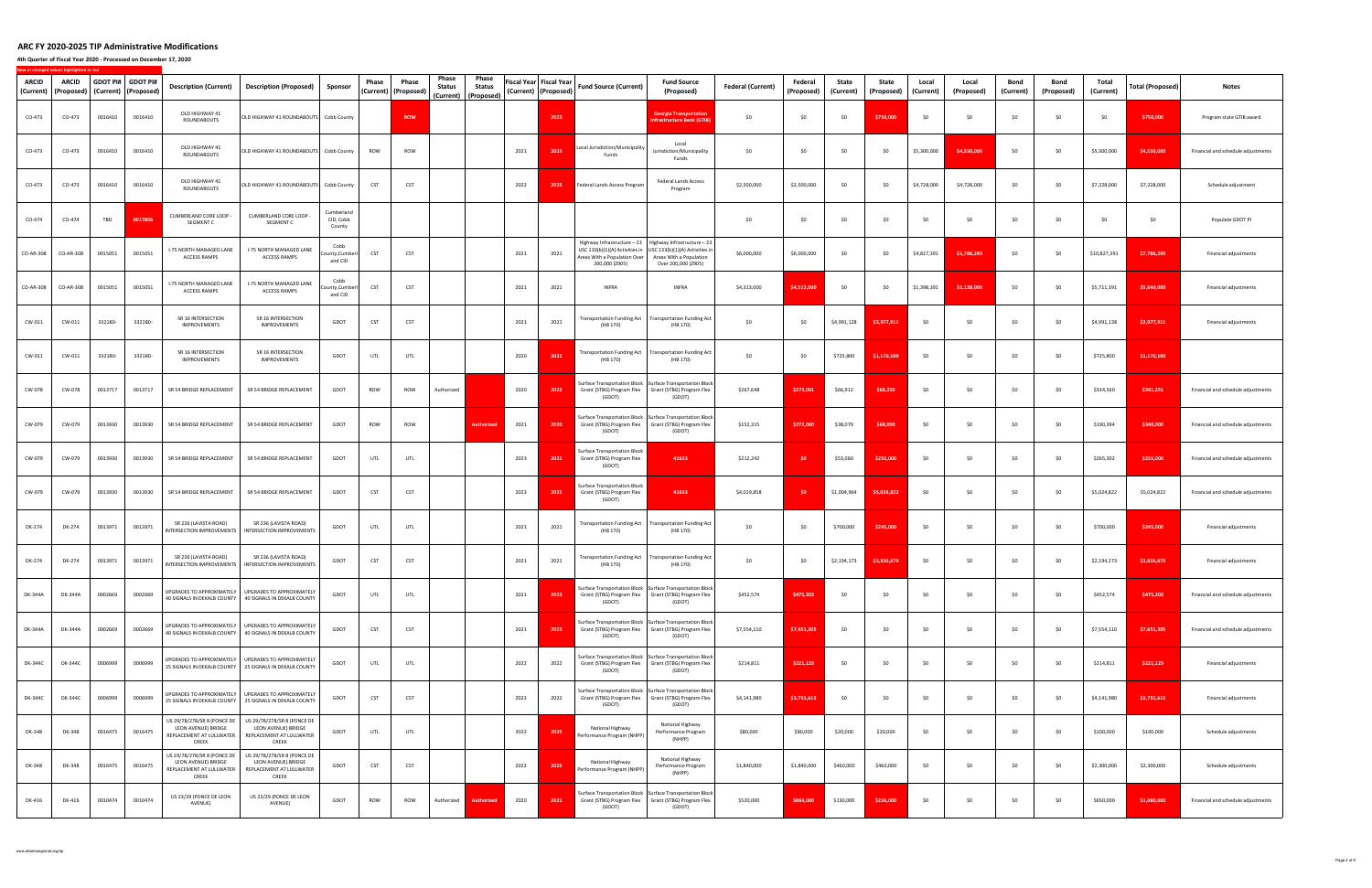**4th Quarter of Fiscal Year 2020 ‐ Processed on December 17, 2020**

| ARCID<br>(Current) | ARCID<br>(Proposed) |         | GDOT PI# GDOT PI#<br>(Current)   (Proposed) | <b>Description (Current)</b>                                                                | <b>Description (Proposed)</b>                                                                                                           | Sponsor              | Phase<br>(Current) | Phase<br>(Proposed) | Phase<br>Status | Phase<br>Status<br>(Current)   (Proposed) | Fiscal Year Fiscal Year | (Current)   (Proposed) | <b>Fund Source (Current)</b>                                                     | <b>Fund Source</b><br>(Proposed)                                                                                                              | <b>Federal (Current)</b> | Federal<br>(Proposed) | State<br>(Current) | State<br>(Proposed) | Local<br>(Current) | Local<br>(Proposed) | Bond<br>(Current) | Bond<br>(Proposed) | Total<br>(Current) | Total (Proposed) | Notes                                  |
|--------------------|---------------------|---------|---------------------------------------------|---------------------------------------------------------------------------------------------|-----------------------------------------------------------------------------------------------------------------------------------------|----------------------|--------------------|---------------------|-----------------|-------------------------------------------|-------------------------|------------------------|----------------------------------------------------------------------------------|-----------------------------------------------------------------------------------------------------------------------------------------------|--------------------------|-----------------------|--------------------|---------------------|--------------------|---------------------|-------------------|--------------------|--------------------|------------------|----------------------------------------|
| DK-416             | DK-416              | 0010474 | 0010474                                     | US 23/29 (PONCE DE LEON<br>AVENUE)                                                          | US 23/29 (PONCE DE LEON<br>AVENUE)                                                                                                      | GDOT                 | CST                | CST                 |                 |                                           | 2023                    | 2023                   | Grant (STBG) Program Flex<br>(GDOT)                                              | Surface Transportation Block   Surface Transportation Block<br>Grant (STBG) Program Flex<br>(GDOT)                                            | \$2,564,431              | \$2,901,188           | \$641,108          | \$725,297           | \$0                | \$0                 | \$0               | <b>SO</b>          | \$3,205,539        | \$3,626,485      | Financial adjustments                  |
| DK-443             | DK-443              | 0015629 | 0015629                                     | SR 236 (LAVISTA ROAD)<br>PEDESTRIAN IMPROVEMENTS<br>FROM LEAFMORE PLACE TO<br>PANGBORN ROAD | SR 236 (LAVISTA ROAD)<br>PEDESTRIAN IMPROVEMENTS<br>FROM LEAFMORE PLACE TO<br>PANGBORN ROAD                                             | GDOT                 | ROW                | ROW                 |                 |                                           | 2021                    | 2021                   | (GDOT)                                                                           | Surface Transportation Block Surface Transportation Block<br>Grant (STBG) Program Flex Grant (STBG) Program Flex<br>(GDOT)                    | \$375,360                | \$2,056,000           | \$93,840           | \$514,000           | \$0                | \$0                 | \$0               | \$0                | \$469,200          | \$2,570,000      | Financial adjustments                  |
| DK-AR-241          | DK-AR-241           | 0013915 | 0013915                                     | I-285 INTERCHANGE<br>IMPROVEMENTS AT I-20 EAST                                              | I-285 INTERCHANGE<br>IMPROVEMENTS AT I-20 EAST                                                                                          | GDOT                 | CST                | CST                 |                 |                                           | 2022                    | 2022                   | National Highway<br>Performance Program (NHPP)                                   | National Highway<br>Performance Program<br>(NHPP)                                                                                             | \$18,320,000             | \$38,616,010          | \$4,580,000        | \$9,654,002         | \$0                | \$0                 | \$0               | \$0                | \$22,900,000       | \$48,270,012     | Financial adjustments                  |
| DK-AR-241          | DK-AR-241           | 0013915 | 0013915                                     | I-285 INTERCHANGE<br>IMPROVEMENTS AT I-20 EAST                                              | I-285 INTERCHANGE<br>IMPROVEMENTS AT I-20 EAST                                                                                          | GDOT                 | CST                | CST                 |                 |                                           | 2023                    | 2023                   | National Highway<br>Performance Program (NHPP)                                   | National Highway<br>Performance Program<br>(NHPP)                                                                                             | \$47,040,000             | \$51,096,010          | \$11,760,000       | \$12,774,002        | <b>SO</b>          | \$0                 | \$0               | - \$0              | \$58,800,000       | \$63,870,012     | Financial adjustments                  |
| DK-AR-241          | DK-AR-241           | 0013915 | 0013915                                     | I-285 INTERCHANGE<br>IMPROVEMENTS AT I-20 EAST                                              | I-285 INTERCHANGE<br>IMPROVEMENTS AT I-20 EAST                                                                                          | GDOT                 | CST                | CST                 |                 |                                           | 2024                    | 2024                   | National Highway<br>Performance Program (NHPP)                                   | National Highway<br>Performance Program<br>(NHPP)                                                                                             | \$45,040,000             | \$50,216,010          | \$11,260,000       | \$12,554,002        | \$0                | \$0                 | \$0               | \$0                | \$56,300,000       | \$62,770,012     | Financial adjustments                  |
| DK-AR-241          | DK-AR-241           | 0013915 | 0013915                                     | I-285 INTERCHANGE<br>IMPROVEMENTS AT I-20 EAST                                              | I-285 INTERCHANGE<br>IMPROVEMENTS AT I-20 EAST                                                                                          | GDOT                 | CST                | CST                 |                 |                                           | 2025                    | 2025                   | National Highway<br>Performance Program (NHPP)                                   | National Highway<br>Performance Program<br>(NHPP)                                                                                             | \$59,680,000             | \$47.576.010          | \$14,920,000       | \$11,894,002        | \$0                | \$0                 | \$0               | - \$0              | \$74,600,000       | \$59,470,012     | Financial adjustments                  |
| DK-AR-241          | DK-AR-241           | 0013915 | 0013915                                     | I-285 INTERCHANGE<br>IMPROVEMENTS AT I-20 EAST                                              | I-285 INTERCHANGE<br>IMPROVEMENTS AT I-20 EAST                                                                                          | GDOT                 | ROW                | <b>ROW</b>          |                 |                                           | 2022                    | 2022                   | GARVEE BONDS (GRVA2)                                                             | <b>GARVEE BONDS (GRV-2</b>                                                                                                                    | \$0                      | \$0                   | \$0                | \$0                 | \$0                | \$0                 | \$5,000,000       | \$10,000,000       | \$5,000,000        | \$10,000,000     | Financial adjustments                  |
| DK-AR-241          | DK-AR-241           | 0013915 | 0013915                                     | I-285 INTERCHANGE<br>IMPROVEMENTS AT I-20 EAST                                              | I-285 INTERCHANGE<br>IMPROVEMENTS AT I-20 EAST                                                                                          | GDOT                 | ROW                | ROW                 |                 |                                           | 2023                    | 2023                   | GARVEE BONDS (GRVA2)                                                             | <b>GARVEE BONDS (GRV-2)</b>                                                                                                                   | \$0                      | \$0                   | \$0                | \$0                 | \$0                | \$0                 | \$8,000,000       | \$6,000,000        | \$8,000,000        | \$6,000,000      | Financial adjustments                  |
| DK-AR-241          | DK-AR-241           | 0013915 | 0013915                                     | I-285 INTERCHANGE<br>IMPROVEMENTS AT I-20 EAST                                              | I-285 INTERCHANGE<br>IMPROVEMENTS AT I-20 EAST                                                                                          | GDOT                 | ROW                | ROW                 |                 |                                           | 2024                    | 2024                   | GARVEE BONDS (GRVA2)                                                             | <b>GARVEE BONDS (GRV-2)</b>                                                                                                                   | \$0                      | \$0                   | \$0                | \$0                 | \$0                | \$0                 | \$5,000,000       | \$10,600,000       | \$5,000,000        | \$10,600,000     | Financial adjustments                  |
| DK-AR-241          | DK-AR-241           | 0013915 | 0013915                                     | I-285 INTERCHANGE<br>IMPROVEMENTS AT I-20 EAST                                              | I-285 INTERCHANGE<br>IMPROVEMENTS AT I-20 EAST                                                                                          | GDOT                 | ROW                | ROW                 | Authorized      | <b>Authorize</b>                          | 2020                    | 2020                   | GARVEE BONDS (GRVA2)                                                             | <b>GARVEE BONDS (GRV-2)</b>                                                                                                                   | \$0                      | \$0                   | \$0                | \$2,000,000         | \$0                | \$0                 | \$2,000,000       | - \$0              | \$2,000,000        | \$2,000,000      | Financial adjustments                  |
| DK-AR-241          | DK-AR-241           | 0013915 | 0013915                                     | I-285 INTERCHANGE<br><b>IMPROVEMENTS AT I-20 EAST</b>                                       | I-285 INTERCHANGE<br>IMPROVEMENTS AT I-20 EAST                                                                                          | GDOT                 | ROW                | ROW                 |                 | Authorize                                 | 2021                    | 2021                   | GARVEE BONDS (GRVA2)                                                             | <b>GARVEE BONDS (GRV-2)</b>                                                                                                                   | \$0                      | \$0                   | \$0                | \$5,000,000         | \$0                | \$0                 | \$5,000,000       | - \$0              | \$5,000,000        | \$5,000,000      | Financial adjustments                  |
| DK-AR-241          | DK-AR-241           | 0013915 | 0013915                                     | I-285 INTERCHANGE<br>IMPROVEMENTS AT I-20 EAST                                              | I-285 INTERCHANGE<br>IMPROVEMENTS AT I-20 EAST                                                                                          | GDOT                 | PE                 | PE                  |                 |                                           | 2021                    | 2021                   | USC 133(b)(1)(A) Activities in<br>Areas With a Population Over<br>200,000 (Z905) | Highway Infrastructure - 23   Highway Infrastructure - 23<br>USC 133(b)(1)(A) Activities in<br>Areas With a Population<br>Over 200,000 (Z905) | \$3,440,000              | \$1,680,000           | \$860,000          | \$420,000           | \$0                | \$0                 | \$0               | - \$0              | \$4,300,000        | \$2,100,000      | Financial adjustments                  |
| DK-AR-241          | DK-AR-241           | 0013915 | 0013915                                     | I-285 INTERCHANGE<br>IMPROVEMENTS AT I-20 EAST                                              | I-285 INTERCHANGE<br>IMPROVEMENTS AT I-20 EAST                                                                                          | GDOT                 |                    | P                   |                 |                                           |                         | 2022                   |                                                                                  | lighway Infrastructure - 23<br>USC 133(b)(1)(A) Activities i<br><b>Areas With a Population</b><br>Over 200,000 (Z905)                         |                          | \$1,760,000           | \$0                | \$440.000           | \$0                | \$0                 | \$0               | \$0                | \$0                | \$2,200,000      | Financial adjustments                  |
| DO-022             | DO-022              | 0013563 | 0013563                                     | ROAD WIDENING                                                                               | LEE ROAD / SOUTH SWEETWATER LEE ROAD / SOUTH SWEETWATER  <br>A final state intervalse and the political pouglas County<br>ROAD WIDENING |                      | ROW                | ROW                 | Authorized      |                                           | 2020                    | 2021                   | Local Jurisdiction/Municipality<br>Funds                                         | Local<br>Jurisdiction/Municipality<br>Funds                                                                                                   | \$0                      | \$0                   | \$0                | \$0                 | \$5,155,348        | \$5,258,455         | \$0               | <b>SO</b>          | \$5,155,348        | \$5,258,455      | Financial and schedule adjustments     |
| FA-353             | FA-353              | 0012878 | 0012878                                     | AND PATHS                                                                                   | FAYETTEVILLE MULTI-USE BRIDGE   FAYETTEVILLE MULTI-USE BRIDGE  <br>AND PATHS                                                            | Fayette County       | CST                | <b>CST</b>          |                 |                                           | 2021                    | 2021                   | Grant (STBG) Program - Urban<br>(>200K) (ARC)                                    | Surface Transportation Block Surface Transportation Block<br>Grant (STBG) Program -<br>Urban (>200K) (ARC)                                    | \$2,472,434              | \$2,472,434           | \$0                | \$0                 | \$722,756          | \$618,109           | \$0               | \$0                | \$3,195,190        | \$3,090,543      | Financial adjustments                  |
| FA-355             | FA-355              | 0013734 | 0013734                                     | SR 85 BRIDGE REPLACEMENT                                                                    | SR 85 BRIDGE REPLACEMENT                                                                                                                | GDOT                 | ROW                | ROW                 |                 | <b>Authorize</b>                          | 2021                    | 2020                   | Grant (STBG) Program Flex<br>(GDOT)                                              | Surface Transportation Block   Surface Transportation Block<br>Grant (STBG) Program Flex<br>(GDOT)                                            | \$200,000                | \$200,000             | \$50,000           | \$50,000            | \$0                | \$0                 | \$0               | \$0                | \$250,000          | \$250,000        | Schedule adjustments; phase authorized |
| FN-253             | FN-253              | 0009640 | 0009640                                     | STREET) PEDESTRIAN<br>IMPROVEMENTS                                                          | SR 9 (ROSWELL ROAD / ATLANTA   SR 9 (ROSWELL ROAD / ATLANTA<br>STREET) PEDESTRIAN<br>IMPROVEMENTS                                       | City of Roswell      | ROW                | ROW                 |                 |                                           | 2021                    | 2021                   | Local Jurisdiction/Municipality<br>Funds                                         | Local<br>Jurisdiction/Municipality<br>Funds                                                                                                   | \$0                      | \$0                   | \$0                | \$0                 | \$79,070           | \$95,000            | \$0               | \$0                | \$79,070           | \$95,000         | Financial adjustments                  |
| FN-348A            | FN-348A             | 0016580 | 0016580                                     | HOPEWELL ROAD BRIDGE<br>UPGRADE                                                             | HOPEWELL ROAD BRIDGE<br>UPGRADE                                                                                                         | GDOT                 | PE                 | PE                  |                 | <b>Authorizer</b>                         | 2021                    | 2020                   | Grant (STBG) Program Flex<br>(GDOT)                                              | Surface Transportation Block Surface Transportation Block<br>Grant (STBG) Program Flex<br>(GDOT)                                              | \$760,000                | \$760,000             | \$190,000          | \$190,000           | \$0                | \$0                 | \$0               | \$0                | \$950,000          | \$950,000        | Schedule adjustments; phase authorized |
| <b>FN-348C</b>     | FN-348C             | 0016582 | 0016582                                     | FREEMANVILLE ROAD BRIDGE<br>UPGRADE                                                         | FREEMANVILLE ROAD BRIDGE<br>UPGRADE                                                                                                     | GDOT                 | PE                 | PE                  |                 | <b>Authorized</b>                         | 2021                    | 2020                   | Grant (STBG) Program Off-<br>System Bridge                                       | Surface Transportation Block   Surface Transportation Block<br>Grant (STBG) Program Off-<br>System Bridge                                     | \$540,000                | \$540,000             | \$135,000          | \$135,000           | \$0                | \$0                 | \$0               | \$0                | \$675,000          | \$675,000        | Schedule adjustments; phase authorized |
| FS-286A            | <b>Delet</b>        | 0015083 | 0015083                                     | CR 485/DEMOONEY ROAD @<br><b>DEEP CREEK</b>                                                 | CR 485/DEMOONEY ROAD @<br><b>DEEP CREEK</b>                                                                                             | <b>Fulton County</b> |                    |                     |                 |                                           |                         |                        |                                                                                  |                                                                                                                                               | \$0                      | \$0                   | \$0                | \$0                 | \$0                | \$0                 | \$0               | \$0                | \$0                | \$0              | Project dropped by sponsor request     |
| FS-286B            | <b>Delete</b>       | 0015529 | 0015529                                     | DEEP CREEK                                                                                  | CR 1529/COCHRAN ROAD @ CR 1529/COCHRAN ROAD @ DEEP Fulton County<br>CREEK                                                               |                      |                    |                     |                 |                                           |                         |                        |                                                                                  |                                                                                                                                               | \$0                      | \$0                   | \$0                | \$0                 | \$0                | \$0                 | \$0               | \$0                | \$0                | \$0              | Project dropped by sponsor request     |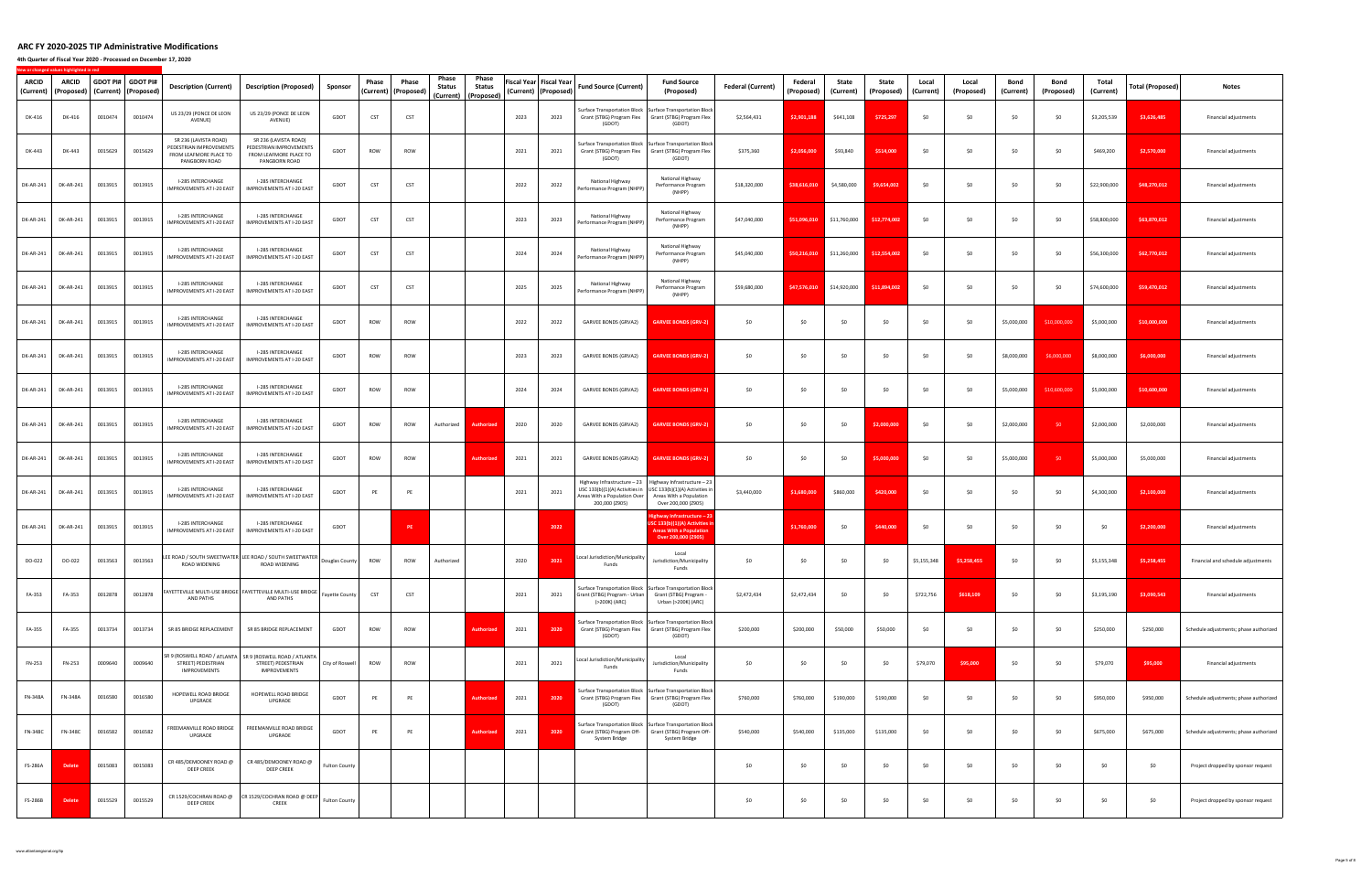**4th Quarter of Fiscal Year 2020 ‐ Processed on December 17, 2020**

| ARCID<br>(Current) | ARCID<br>(Proposed) |         | GDOT PI# GDOT PI#<br>(Current)   (Proposed) | <b>Description (Current)</b>                                                                           | <b>Description (Proposed)</b>                                                                          | Sponsor            | Phase<br>(Current) | Phase<br>(Proposed) | Phase<br><b>Status</b> | Phase<br>Status<br>(Current) (Proposed) |      | Fiscal Year Fiscal Year<br>(Current)   (Proposed) | <b>Fund Source (Current)</b>                                    | <b>Fund Source</b><br>(Proposed)                                                                           | <b>Federal (Current)</b> | Federal<br>(Proposed) | State<br>(Current) | State<br>(Proposed) | Local<br>(Current) | Local<br>(Proposed) | Bond<br>(Current) | Bond<br>(Proposed) | Total<br>(Current) | Total (Proposed) | <b>Notes</b>                                                                  |
|--------------------|---------------------|---------|---------------------------------------------|--------------------------------------------------------------------------------------------------------|--------------------------------------------------------------------------------------------------------|--------------------|--------------------|---------------------|------------------------|-----------------------------------------|------|---------------------------------------------------|-----------------------------------------------------------------|------------------------------------------------------------------------------------------------------------|--------------------------|-----------------------|--------------------|---------------------|--------------------|---------------------|-------------------|--------------------|--------------------|------------------|-------------------------------------------------------------------------------|
| FS-289             | FS-289              | 0013948 | 0013948                                     | BUFFINGTON ROAD WIDENING                                                                               | BUFFINGTON ROAD WIDENING                                                                               | GDOT               | UTL                | UTL                 |                        |                                         | 2021 | 2021                                              | <b>Transportation Funding Act</b><br>(HB 170)                   | <b>Transportation Funding Act</b><br>(HB 170)                                                              | \$0                      | \$0                   | \$2,306,600        | \$2,510,600         | \$0                | \$0                 | \$0               | - \$0              | \$2,306,600        | \$2,510,600      | Financial adjustments                                                         |
| <b>FS-AR-182</b>   | FS-AR-182           | 0007841 | 0007841                                     | I-85 SOUTH INTERCHANGE<br>IMPROVEMENTS AT SR 74<br>(SENOIA ROAD)                                       | I-85 SOUTH INTERCHANGE<br><b>IMPROVEMENTS AT SR 74</b><br>(SENOIA ROAD)                                | City of Fairburn   | PE                 | PE                  |                        |                                         | 2021 | 2021                                              | Grant (STBG) Program - Urban<br>(>200K) (ARC)                   | Surface Transportation Block Surface Transportation Block<br>Grant (STBG) Program -<br>Urban (>200K) (ARC) | \$459,973                | \$459,973             | \$0                | \$114,993           | \$0                | \$114,993           | \$0               | \$0                | \$459,973          | \$689,959        | Financial adjustments                                                         |
| FT-003             | FT-003              | 0016975 | 0016975                                     | PILGRIM MILL ROAD MULTIUSE<br>TRAIL                                                                    | PILGRIM MILL ROAD MULTIUSE<br>TRAIL                                                                    | Forsyth County     | ROW                | ROW                 |                        |                                         | 2021 | 2023                                              | Federal Lands Access Program                                    | <b>Federal Lands Access</b><br>Program                                                                     | \$163,612                | \$163,612             | \$0                | \$0                 | \$106,988          | \$106,988           | \$0               | -SO                | \$270,600          | \$270,600        | Schedule adjustments                                                          |
| FT-003             | FT-003              | 0016975 | 0016975                                     | TRAIL                                                                                                  | PILGRIM MILL ROAD MULTIUSE   PILGRIM MILL ROAD MULTIUSE<br>TRAIL                                       | Forsyth County     | CST                | CST                 |                        |                                         | 2022 | 2025                                              | Federal Lands Access Program                                    | <b>Federal Lands Access</b><br>Program                                                                     | \$2,052,760              | \$2,052,760           | \$0                | \$0                 | \$804,636          | \$804,636           | \$0               | - \$0              | \$2,857,396        | \$2,857,396      | Schedule adjustments                                                          |
| FT-030             | FT-030              | 0006915 | 0006915                                     | SR 371 (POST ROAD) WIDENING                                                                            | <b>POST ROAD WIDENING</b>                                                                              | Forsyth County     | PE                 | PE                  |                        |                                         | 2022 | 2021                                              | (HB 170)                                                        | Transportation Funding Act   Transportation Funding Act<br>(HB 170)                                        | \$0                      | \$0                   | \$5,000            | \$75,000            | \$0                | \$0                 | \$0               | \$0                | \$5,000            | \$75,000         | Financial adjustments; project description<br>update                          |
| FT-313             | FT-313              | 0003682 | 0003682                                     | TO EAST OF NORTH CORNERS<br>PARKWAY                                                                    | SR 20 WIDENING FROM SR 371 SR 20 WIDENING FROM SR 371 TO<br>EAST OF NORTH CORNERS<br>PARKWAY           | GDOT               | UTL                | UTL                 |                        |                                         | 2023 | 2023                                              | (HB 170)                                                        | Transportation Funding Act   Transportation Funding Act<br>(HB 170)                                        | \$0                      | \$0                   | \$5,620,293        | \$3,768,432         | \$0                | \$0                 | \$0               | - \$0              | \$5,620,293        | \$3,768,432      | Financial adjustments                                                         |
| FT-313             | FT-313              | 0003682 | 0003682                                     | TO EAST OF NORTH CORNERS<br>PARKWAY                                                                    | SR 20 WIDENING FROM SR 371 SR 20 WIDENING FROM SR 371 TO<br>EAST OF NORTH CORNERS<br>PARKWAY           | GDOT               | CST                | CST                 |                        |                                         | 2021 | 2023                                              | (HB 170)                                                        | Transportation Funding Act   Transportation Funding Act<br>(HB 170)                                        | \$0                      | \$0                   | \$75,753,404       | \$71,850,665        | \$0                | \$0                 | \$0               | - \$0              | \$75,753,404       | \$71,850,665     | Financial and schedule adjustments                                            |
| FT-313             | FT-313              | 0003682 | 0003682                                     | TO EAST OF NORTH CORNERS<br>PARKWAY                                                                    | SR 20 WIDENING FROM SR 371 SR 20 WIDENING FROM SR 371 TO<br><b>EAST OF NORTH CORNERS</b><br>PARKWAY    | GDOT               | ROW                | ROW                 |                        |                                         | 2021 | 2021                                              | <b>Transportation Funding Act</b><br>(HB 170)                   | <b>Transportation Funding Act</b><br>(HB 170)                                                              | \$0                      | \$0                   | \$19,305,747       | \$10,000,000        | \$0                | \$0                 | \$0               | \$0                | \$19,305,747       | \$10,000,000     | Financial adjustments                                                         |
| FT-313             | FT-313              | 0003682 | 0003682                                     | TO EAST OF NORTH CORNERS<br>PARKWAY                                                                    | SR 20 WIDENING FROM SR 371 SR 20 WIDENING FROM SR 371 TO<br>EAST OF NORTH CORNERS<br>PARKWAY           | GDOT               |                    | <b>ROW</b>          |                        |                                         |      | 2022                                              |                                                                 | ansportation Funding<br>(HB 170)                                                                           | \$0                      | \$0                   | \$0                | \$9,305,747         | \$0                | \$0                 | \$0               | - \$0              | \$0                | \$9,305,747      | Add new state funded ROW phase                                                |
| FT-324             | FT-324              | 0007526 | 0007526                                     | SR 400 - NEW INTERCHANGE<br>INCLUDING WIDENING AND<br>AUXILIARY LANES AT MCGINNIS<br><b>FERRY ROAD</b> | SR 400 - NEW INTERCHANGE<br>INCLUDING WIDENING AND<br>AUXILIARY LANES AT MCGINNIS<br><b>FERRY ROAD</b> | orsyth County      | UTL                |                     |                        |                                         | 2021 |                                                   | National Highway<br>Performance Program (NHPP)                  |                                                                                                            | \$6,289,699              | - \$0                 | \$1,572,425        | - \$0               | \$0                | \$0                 | \$0               | \$0                | \$7,862,124        | \$0              | Utility relocation activities consolidated into<br>construction phase         |
| FT-324             | FT-324              | 0007526 | 0007526                                     | SR 400 - NEW INTERCHANGE<br>INCLUDING WIDENING AND<br>AUXILIARY LANES AT MCGINNIS<br><b>FERRY ROAD</b> | SR 400 - NEW INTERCHANGE<br>INCLUDING WIDENING AND<br>AUXILIARY LANES AT MCGINNIS<br><b>FERRY ROAD</b> | Forsyth County     | CST                | CST                 |                        |                                         | 2021 | 2021                                              | National Highway<br>Performance Program (NHPP)                  | National Highway<br>Performance Program<br>(NHPP)                                                          | \$33,120,669             | \$41,582,367          | \$8,280,167        | \$10,395,592        | \$0                | \$0                 | \$0               | \$0                | \$41,400,836       | \$51,977,959     | Utility relocation activities consolidated into<br>construction phase         |
| GW-184C            | GW-184C             | 0013895 | 0013895                                     | SR 316 - NEW INTERCHANGE                                                                               | SR 316 - NEW INTERCHANGE                                                                               | Gwinnett<br>County |                    | PE                  |                        | <b>Authorized</b>                       |      | 2021                                              |                                                                 | <b>Transportation Funding Act</b><br>(HB 170)                                                              | \$0                      | \$0                   | \$0                | \$5,132,750         | \$0                | \$0                 | \$0               | \$0                | \$0                | \$5,132,750      | Financial and schedule adjustments                                            |
| GW-184D            | GW-184D             | 0013896 | 0013896                                     | ALIGNMENT                                                                                              | FENCE ROAD CONNECTOR - NEW FENCE ROAD CONNECTOR - NEW<br>ALIGNMENT                                     | Gwinnett<br>County |                    | PE                  |                        | <b>Authorize</b>                        |      | 2021                                              |                                                                 | <b>Transportation Funding Act</b><br>(HB 170)                                                              | \$0                      | \$0                   | \$0                | \$448,477           | \$0                | \$0                 | \$0               | - \$0              | \$0                | \$448,477        | Financial and schedule adjustments                                            |
| GW-331             | GW-331              | 0007535 | 0007535                                     | NORTH EVERMORE PARKWAY -<br>NEW ALIGNMENT                                                              | NORTH EVERMORE PARKWAY -<br>NEW ALIGNMENT                                                              | Gwinnett<br>County | CST                | <b>CST</b>          |                        |                                         | 2021 | 2021                                              | Local Jurisdiction/Municipality<br>Funds                        | Local<br>Jurisdiction/Municipality<br>Funds                                                                | \$0                      | \$0                   | \$0                | \$0                 | \$7,039,581        | \$7,115,274         | \$0               | \$0                | \$7,039,581        | \$7,115,274      | Financial adjustments                                                         |
| GW-348A            | GW-348A             | 0016519 | 0016519                                     | SR 8 BRIDGE REPLACEMENT                                                                                | SR 8 BRIDGE REPLACEMENT                                                                                | GDOT               | ROW                | ROW                 |                        |                                         | 2022 | 2024                                              | Grant (STBG) Program Flex   Grant (STBG) Program Flex<br>(GDOT) | Surface Transportation Block Surface Transportation Block<br>(GDOT)                                        | \$800,000                | \$800,000             | \$150,000          | \$200,000           | \$0                | \$0                 | \$0               | \$0                | \$950,000          | \$1,000,000      | Schedule adjustments                                                          |
| GW-348B            | GW-348B             | 0016583 | 0016583                                     | REPLACEMENT                                                                                            | MARTINS CHAPEL ROAD BRIDGE   MARTINS CHAPEL ROAD BRIDGE<br>REPLACEMENT                                 | Gwinnett<br>County | PE                 | PE                  |                        | <b>Authorized</b>                       | 2021 | 2020                                              | Grant (STBG) Program Flex Grant (STBG) Program Flex<br>(GDOT)   | Surface Transportation Block Surface Transportation Block<br>(GDOT)                                        | \$760,000                | \$760,000             | \$190,000          | \$190,000           | \$0                | \$0                 | \$0               | \$0                | \$950,000          | \$950,000        | Schedule adjustments; phase authorized                                        |
| GW-385             | GW-385              | 0012884 | 0012884                                     | NORCROSS TO LILBURN<br>MULTIUSE TRAIL                                                                  | NORCROSS TO LILBURN MULTIUSE<br>TRAIL                                                                  | Gwinnett<br>County | CST                | CST                 |                        |                                         | 2021 | 2022                                              | Grant (STBG) Program - Urban<br>(>200K) (ARC)                   | Surface Transportation Block Surface Transportation Block<br>Grant (STBG) Program -<br>Urban (>200K) (ARC) | \$3,666,286              | \$3,666,286           | \$0                | \$0                 | \$916,572          | \$916,572           | \$0               | - \$0              | \$4,582,858        | \$4,582,858      | Financial adjustments                                                         |
| GW-391             | GW-391              | 0012817 | 0012817                                     | / ATHENS HIGHWAY) SIGNAL<br>UPGRADES                                                                   | US 78/ SR 10 (EAST MAIN STREET US 78/ SR 10 (EAST MAIN STREET /<br>ATHENS HIGHWAY) SIGNAL<br>UPGRADES  | GDOT               |                    | UTL                 |                        |                                         |      | 2021                                              |                                                                 | <b>National Highway</b><br>Performance Prograr<br>(NHPP)                                                   | \$0                      | \$211,523             | \$0                | \$0                 | \$0                | \$0                 | \$0               | \$0                | \$0                | \$211,523        | Break out utility relocation activities out of<br>existing construction phase |
| GW-391             | GW-391              | 0012817 | 0012817                                     | / ATHENS HIGHWAY) SIGNAL<br>UPGRADES                                                                   | US 78/ SR 10 (EAST MAIN STREET US 78/ SR 10 (EAST MAIN STREET /<br>ATHENS HIGHWAY) SIGNAL<br>UPGRADES  | GDOT               | CST                | <b>CST</b>          |                        |                                         | 2021 | 2021                                              | National Highway<br>Performance Program (NHPP)                  | National Highway<br>Performance Program<br>(NHPP)                                                          | \$1,281,334              | \$1,357,750           | \$0                | \$0                 | \$0                | \$0                 | \$0               | \$0                | \$1,281,334        | \$1,357,750      | Financial adjustments                                                         |
| GW-394             | GW-394              | 0013897 | 0013897                                     | SR 316 INTERCHANGE                                                                                     | SR 316 INTERCHANGE                                                                                     | Gwinnett<br>County | PE                 | PE                  |                        | <b>Authorize</b>                        | 2021 | 2021                                              | <b>Transportation Funding Act</b><br>(HB 170)                   | <b>Transportation Funding Act</b><br>(HB 170)                                                              | \$0                      | \$0                   | \$1,750,000        | \$10,159,568        | \$0                | \$0                 | \$0               | \$0                | \$1,750,000        | \$10,159,568     | Financial adjustments                                                         |
| GW-408             | GW-408              | 0015088 | 0015088                                     | MORENO STREET<br>BICYCLE/PEDESTRIAN<br><b>IMPROVEMENTS</b>                                             | MORENO STREET<br>BICYCLE/PEDESTRIAN<br><b>IMPROVEMENTS</b>                                             | City of Buford     | CST                | <b>CST</b>          |                        |                                         | 2022 | 2023                                              | Local Jurisdiction/Municipality<br>Funds                        | Local<br>Jurisdiction/Municipality<br>Funds                                                                | \$0                      | \$0                   | \$0                | \$0                 | \$2,605,662        | \$2,830,512         | \$0               | \$0                | \$2,605,662        | \$2,830,512      | Financial adjustments                                                         |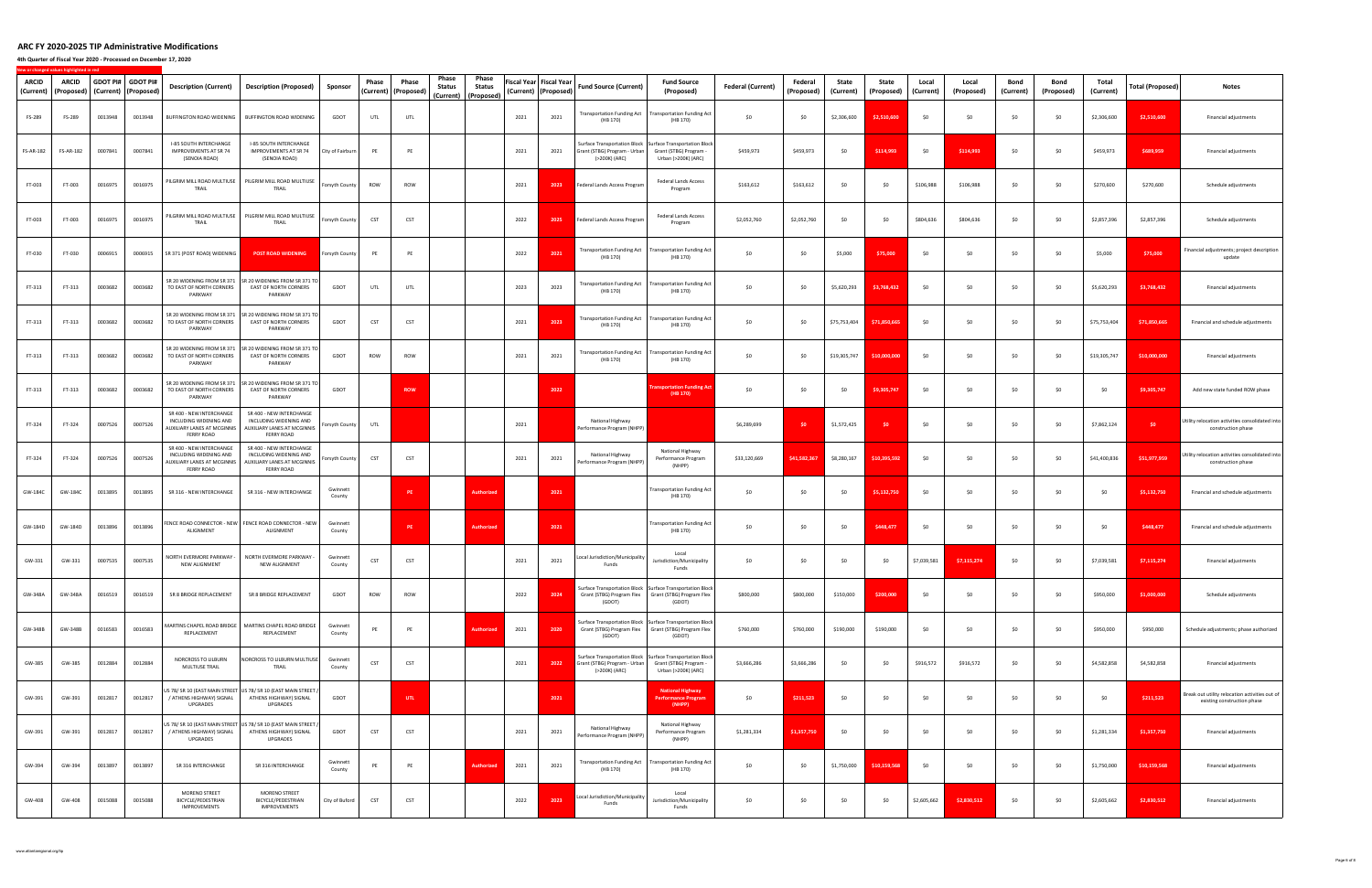**4th Quarter of Fiscal Year 2020 ‐ Processed on December 17, 2020**

| ARCID<br>(Current) | ARCID<br>(Proposed) | GDOT PI# | <b>GDOT PI#</b><br>(Current) (Proposed) | <b>Description (Current)</b>                                                 | <b>Description (Proposed)</b>                                                                                                      | Sponsor                                  | Phase<br>(Current) | Phase<br>(Proposed) | Phase<br>Status<br>(Current) | Phase<br>Status<br>(Proposed) |      | Fiscal Year Fiscal Year<br>(Current) (Proposed) | <b>Fund Source (Current)</b>                                            | <b>Fund Source</b><br>(Proposed)                                                                                           | <b>Federal (Current)</b> | Federal<br>(Proposed) | State<br>(Current) | State<br>(Proposed) | Local<br>(Current) | Local<br>(Proposed) | Bond<br>(Current) | Bond<br>(Proposed) | Total<br>(Current) | Total (Proposed) | Notes                                                                            |
|--------------------|---------------------|----------|-----------------------------------------|------------------------------------------------------------------------------|------------------------------------------------------------------------------------------------------------------------------------|------------------------------------------|--------------------|---------------------|------------------------------|-------------------------------|------|-------------------------------------------------|-------------------------------------------------------------------------|----------------------------------------------------------------------------------------------------------------------------|--------------------------|-----------------------|--------------------|---------------------|--------------------|---------------------|-------------------|--------------------|--------------------|------------------|----------------------------------------------------------------------------------|
| GW-410             | GW-410              | 0015439  | 0015439                                 | SR 20 (NELSON BROGDON<br>BOULEVARD) WIDENING                                 | SR 20 (NELSON BROGDON<br>BOULEVARD) WIDENING                                                                                       | Gwinnett<br>County                       | ROW                | ROW                 | Authorized                   | Authorized                    | 2020 | 2021                                            | Local Jurisdiction/Municipality<br>Funds                                | Local<br>Jurisdiction/Municipality<br>Funds                                                                                | \$0                      | \$0                   | \$0                | \$0                 | \$2,077,000        | \$2,077,000         | \$0               | - \$0              | \$2,077,000        | \$2,077,000      | Schedule adjustments                                                             |
| GW-410             | GW-410              | 0015439  | 0015439                                 | SR 20 (NELSON BROGDON<br>BOULEVARD) WIDENING                                 | SR 20 (NELSON BROGDON<br>BOULEVARD) WIDENING                                                                                       | Gwinnett<br>County                       | CST                | <b>CST</b>          |                              |                               | 2023 | 2023                                            | <b>Transportation Funding Act</b><br>(HB 170)                           | <b>Transportation Funding Act</b><br>(HB 170)                                                                              | \$0                      | \$0                   | \$12,747,955       | \$17,113,29         | \$0                | \$0                 | \$0               | \$0                | \$12,747,955       | \$17,113,297     | Financial adjustments                                                            |
| <b>HE-020A</b>     | <b>HE-020A</b>      | 0013531  | 0013531                                 | SR 20/81 (HAMPTON STREET):<br>SEGMENT 1 - NEW ALIGNMENT                      | SR 20/81 (HAMPTON STREET)<br>SEGMENT 1 - NEW ALIGNMENT                                                                             | GDOT                                     | UTL                | UTL                 |                              |                               | 2021 | 2022                                            | Local Jurisdiction/Municipality<br>Funds                                | Local<br>Jurisdiction/Municipality<br>Funds                                                                                | \$0                      | \$0                   | \$0                | \$0                 | \$2,120,054        | \$2,226,057         | \$0               | \$0                | \$2,120,054        | \$2,226,057      | Financial and schedule adjustments                                               |
| <b>HE-020A</b>     | <b>HE-020A</b>      | 0013531  | 0013531                                 | SR 20/81 (HAMPTON STREET):<br>SEGMENT 1 - NEW ALIGNMENT                      | SR 20/81 (HAMPTON STREET):<br>SEGMENT 1 - NEW ALIGNMENT                                                                            | GDOT                                     | CST                | <b>CST</b>          |                              |                               | 2021 | 2022                                            | (HB 170)                                                                | Transportation Funding Act Transportation Funding Act<br>(HB 170)                                                          | \$0                      | \$0                   | \$13,601,829       | \$13,601,829        | \$0                | \$0                 | \$0               | \$0                | \$13,601,829       | \$13,601,829     | Schedule adjustments                                                             |
| <b>HE-198B</b>     | <b>HE-198B</b>      | 0015743  | 0015743                                 | TRAIL - PHASE I                                                              | PANOLA MOUNTAIN GREENWAY   PANOLA MOUNTAIN GREENWAY<br>TRAIL - PHASE I                                                             | Henry County                             | CST                | <b>CST</b>          |                              |                               | 2021 | 2022                                            | ransportation Alternatives<br>(Section 133(h)) - Urban<br>(>200K) (ARC) | ransportation Alternatives<br>(Section 133(h)) - Urban<br>(>200K) (ARC)                                                    | \$1,172,000              | \$1,172,000           | \$0                | \$0                 | \$293,000          | \$293,000           | \$0               | \$0                | \$1,465,000        | \$1,465,000      | Schedule adjustment                                                              |
| HE-203             | HE-203              | TBD      | TBD                                     | WEST VILLAGE PARKWAY<br>WIDENING                                             | WEST VILLAGE PARKWAY<br>WIDENING                                                                                                   | Henry County                             | <b>CST</b>         | <b>CST</b>          | Authorized                   |                               | 2020 | 2021                                            | Local Jurisdiction/Municipality<br>Funds                                | Local<br>Jurisdiction/Municipality<br>Funds                                                                                | \$0                      | \$0                   | \$0                | \$0                 | \$8,000,000        | \$8,000,000         | \$0               | - \$0              | \$8,000,000        | \$8,000,000      | Schedule adjustments                                                             |
| M-AR-322           | M-AR-322            | TBD      | TBD                                     | <b>CLAYTON COUNTY</b><br>MULTIPURPOSE OPERATIONS<br>AND MAINTENANCE FACILITY | <b>CLAYTON COUNTY</b><br>MULTIPURPOSE OPERATIONS AND<br>MAINTENANCE FACILITY                                                       | MARTA                                    | PE                 | PE                  |                              |                               | 2021 | 2021                                            | 5339(c)                                                                 | 5339(b) Bus and Bus<br><b>Facilities Discretionary</b>                                                                     | \$11,000,000             | \$11,000,000          | \$0                | \$0                 | \$14,961,000       | \$14,961,000        | \$0               | \$0                | \$25,961,000       | \$25,961,000     | Financial adjustments                                                            |
| M-AR-322           | M-AR-322            | TBD      | TBD                                     | <b>CLAYTON COUNTY</b><br>MULTIPURPOSE OPERATIONS<br>AND MAINTENANCE FACILITY | <b>CLAYTON COUNTY</b><br>MULTIPURPOSE OPERATIONS AND<br>MAINTENANCE FACILITY                                                       | MARTA                                    | ROW                | ROW                 |                              |                               | 2021 | 2021                                            | 5339(c)                                                                 | 5339(b) Bus and Bus<br><b>Facilities Discretionary</b>                                                                     | \$2,000,000              | \$2,000,000           | \$0                | \$0                 | \$916,022          | \$916,022           | \$0               | \$0                | \$2,916,022        | \$2,916,022      | Financial adjustments                                                            |
| NE-104             | NE-104              | 0013751  | 0013751                                 | SR 81 BRIDGE REPLACEMENT                                                     | SR 81 BRIDGE REPLACEMENT                                                                                                           | GDOT                                     | ROW                | ROW                 |                              |                               | 2021 | 2021                                            | (GDOT)                                                                  | Surface Transportation Block Surface Transportation Block<br>Grant (STBG) Program Flex Grant (STBG) Program Flex<br>(GDOT) | \$965,600                | \$1,544,000           | \$241,400          | \$386,000           | \$0                | \$0                 | \$0               | \$0                | \$1,207,000        | \$1,930,000      | Financial adjustments                                                            |
| New                | FN-233A-1A          |          | <b>TBD</b>                              |                                                                              | MCGINNIS FERRY ROAD<br>WIDENING - SEGMENT 1A FROM<br>UNION HILL ROAD TO 1000 FEET<br>EAST OF BIG CREEK                             | orsyth County;<br>City of<br>Alpharetta  |                    | PE                  |                              | <b>Authorize</b>              |      | 2018                                            |                                                                         | Local<br>Jurisdiction/Municipality<br>Funds                                                                                | \$0                      | \$0                   | \$0                | \$0                 | \$0                | \$92,694            | \$0               | \$0                | \$0                | \$92,694         | Project phase broken out of existing TIP<br>project FN-233A                      |
| New                | <b>FN-233A-1A</b>   |          | <b>TBD</b>                              |                                                                              | MCGINNIS FERRY ROAD<br>NIDENING - SEGMENT 1A FROM<br>UNION HILL ROAD TO 1000 FEET<br>EAST OF BIG CREEK                             | orsyth County;<br>City of<br>Alpharetta  |                    | <b>ROW</b>          |                              | Authorize                     |      | 2019                                            |                                                                         | Local<br>Jurisdiction/Municipality<br>Funds                                                                                | \$0                      | \$0                   | \$0                | \$0                 | \$C                | \$1,367,088         | \$0               | \$0                | \$0                | \$1,367,088      | Project phase broken out of existing TIP<br>project FN-233A                      |
| New                | <b>FN-233A-1A</b>   |          | <b>TBD</b>                              |                                                                              | MCGINNIS FERRY ROAD<br>WIDENING - SEGMENT 1A FROM<br>UNION HILL ROAD TO 1000 FEET<br>EAST OF BIG CREEK                             | rsyth County;<br>City of<br>Alpharetta   |                    | <b>CST</b>          |                              |                               |      | 2021                                            |                                                                         | Local<br>sdiction/Municipal<br>Funds                                                                                       | \$0                      | \$0                   | \$0                | \$0                 | \$0                | \$11,456,155        | \$0               | \$0                | \$0                | \$11,456,155     | Project phase broken out of existing TIP<br>project FN-233A                      |
| New                | FN-233A-            |          | <b>TBD</b>                              |                                                                              | MCGINNIS FERRY ROAD<br>WIDENING - SEGMENT 1J FROM<br>SEVEN OAKS PARKWAY TO<br><b>SARGENT ROAD</b>                                  | prsyth County;<br>City of Johns<br>Creek |                    | PE                  |                              | Authoriz                      |      | 2018                                            |                                                                         | Local<br>ion/Munic<br>Funds                                                                                                | \$0                      | \$0                   | \$0                | \$0                 | - \$0              | \$300,000           | \$0               | \$0                | \$0                | \$300,000        | Project phase broken out of existing TIP<br>project FN-233A                      |
| New                | FN-233A-1J          |          | <b>TBD</b>                              |                                                                              | MCGINNIS FERRY ROAD<br>WIDENING - SEGMENT 1J FROM<br>SEVEN OAKS PARKWAY TO<br><b>SARGENT ROAD</b>                                  | prsyth County;<br>City of Johns<br>Creek |                    | <b>ROW</b>          |                              | Authorized                    |      | 2020                                            |                                                                         | Local<br>urisdiction/Municipalit<br><b>Funds</b>                                                                           | \$0                      | \$0                   | \$0                | \$0                 | \$0                | \$1,000,000         | \$0               | \$0                | \$0                | \$1,000,000      | Project phase broken out of existing TIP<br>project FN-233A                      |
| New                | FN-233A-1           |          | <b>TBD</b>                              |                                                                              | MCGINNIS FERRY ROAD<br>WIDENING - SEGMENT 1J FROM<br>SEVEN OAKS PARKWAY TO<br><b>SARGENT ROAD</b>                                  | orsyth County;<br>City of Johns<br>Creek |                    | CST                 |                              |                               |      | 2021                                            |                                                                         | <b>Georgia Transportation</b><br>nfrastructure Bank (GTIB                                                                  | \$0                      | \$0                   | \$0                | \$1,000,000         | \$0                | \$0                 | \$0               | \$0                | \$0                | \$1,000,000      | Project phase broken out of existing TIP<br>project FN-233A                      |
| New                | FN-233A-1           |          | TBD                                     |                                                                              | MCGINNIS FERRY ROAD<br>WIDENING - SEGMENT 1J FROM<br>SEVEN OAKS PARKWAY TO<br>SARGENT ROAD                                         | orsyth County;<br>City of Johns<br>Creek |                    | CST                 |                              |                               |      | 2021                                            |                                                                         | Local<br>risdiction/Municipali<br><b>Funds</b>                                                                             | \$0                      | \$0                   | \$0                | \$0                 | \$0                | \$2,500,000         | \$0               | \$0                | \$0                | \$2,500,000      | Project phase broken out of existing TIP<br>project FN-233A                      |
| <b>NEW</b>         | <b>PA-100B</b>      |          | TBD                                     |                                                                              | DALLAS BATTLEFIELD TRAIL -<br>PHASE II                                                                                             | City of Dallas                           |                    | CST                 |                              |                               |      | 2023                                            |                                                                         | Local<br>ion/Mi<br><b>Funds</b>                                                                                            | \$0                      | \$0                   | \$0                | \$0                 | \$0                | \$200,000           | \$0               | \$0                | \$0                | \$200,000        | Breakout of local-funded segment of PA-100<br>for NEPA logical termini purposes. |
| PA-092B1           | PA-092B1            | 621720-  | 621720-                                 | SR 92 (HIRAM ACWORTH<br>HIGHWAY) WIDENING                                    | SR 92 (HIRAM ACWORTH<br>HIGHWAY) WIDENING                                                                                          | GDOT                                     |                    | <b>ROW</b>          |                              |                               |      | 2023                                            |                                                                         | ansportation Funding A<br>(HB 170)                                                                                         | \$0                      | \$0                   | \$0                | \$14,589,280        | \$0                | \$0                 | \$0               | \$0                | \$0                | \$14,589,280     | Financial and schedule adjustments                                               |
| PA-092B1           | PA-092B1            | 621720-  | 621720-                                 | SR 92 (HIRAM ACWORTH<br>HIGHWAY) WIDENING                                    | SR 92 (HIRAM ACWORTH<br>HIGHWAY) WIDENING                                                                                          | GDOT                                     |                    | <b>ROW</b>          |                              |                               |      | 2022                                            |                                                                         | <b>Transportation Funding Act</b><br>(HB 170)                                                                              | \$0                      | \$0                   | \$0                | \$15,000,000        | \$0                | \$0                 | \$0               | \$0                | \$0                | \$15,000,000     | Financial and schedule adjustments                                               |
| PA-092B1           | PA-092B1            | 621720-  | 621720-                                 | SR 92 (HIRAM ACWORTH<br>HIGHWAY) WIDENING                                    | SR 92 (HIRAM ACWORTH<br>HIGHWAY) WIDENING                                                                                          | GDOT                                     | ROW                | ROW                 |                              | <b>Authorize</b>              | 2021 | 2021                                            | (HB 170)                                                                | Transportation Funding Act   Transportation Funding Act<br>(HB 170)                                                        | \$0                      | \$0                   | \$22,176,280       | \$1,000,000         | \$0                | \$0                 | \$0               | \$0                | \$22,176,280       | \$1,000,000      | Financial and schedule adjustments; phase<br>authorized                          |
| WA-032             | WA-032              | 0016387  | 0016387                                 | SR 20 (CONYERS ROAD)<br>WIDENING FROM NORTH<br>/ SR 10 (ATHENS HIGHWAY)      | SR 20 (CONYERS ROAD) WIDENING<br>FROM NORTH SHARON CHURCH<br>SHARON CHURCH ROAD TO US 78 ROAD TO US 78 / SR 10 (ATHENS<br>HIGHWAY) | GDOT                                     | ROW                | ROW                 |                              |                               | 2022 | 2022                                            | (HB 170)                                                                | Transportation Funding Act Transportation Funding Act<br>(HB 170)                                                          | \$0                      | \$0                   | \$3,090,000        | \$4,156,000         | \$0                | \$0                 | \$0               | \$0                | \$3,090,000        | \$4,156,000      | Financial adjustments                                                            |